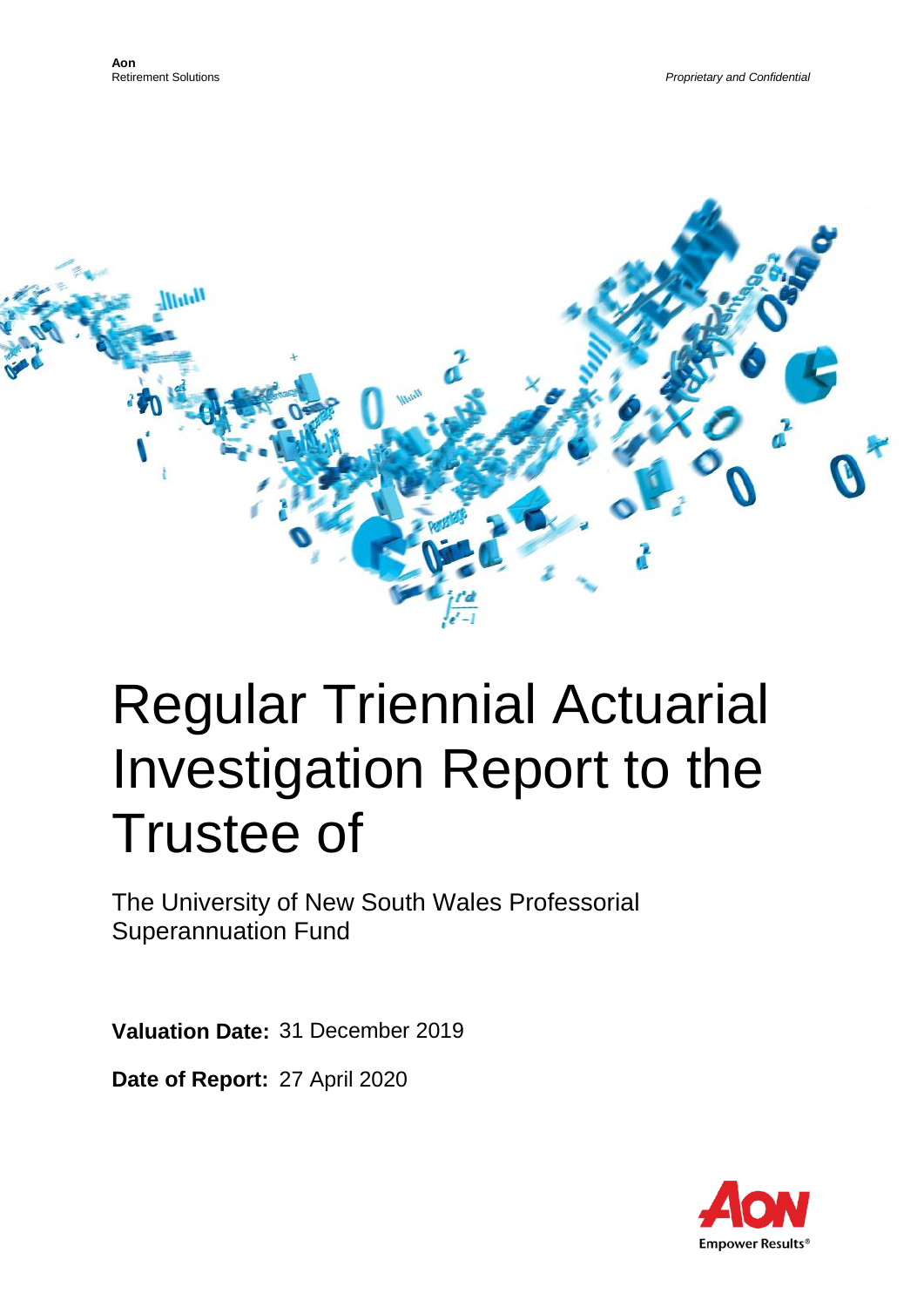# Table of Contents

| <b>Executive Summary</b>                                                                          | 3  |
|---------------------------------------------------------------------------------------------------|----|
| <b>Section 1 - Introduction</b>                                                                   | 6  |
| Section 2 - The Fund's Experience                                                                 | 8  |
| <b>Section 3 - Assumptions</b>                                                                    | 10 |
| Section 4 – Actuarial Value of Accrued Benefits                                                   | 12 |
| Section 5 – Immediate Solvency and Funding Indices                                                | 14 |
| Section 6 - Adequacy of Insurance Arrangements                                                    | 17 |
| Section 7-Sensitivity Analysis and Projections                                                    | 18 |
| Section 8 - Material Risks                                                                        | 20 |
| Section 9 - Recommendations and Actuary's Summary Statement for the<br><b>Purposes of SPS 160</b> | 22 |
| Appendix A - Summary of Fund Rules                                                                | 24 |
| Appendix B - Membership                                                                           | 27 |
| Appendix C - Accounts and Summary of Assets                                                       | 28 |
| Appendix D - Funding Method                                                                       | 30 |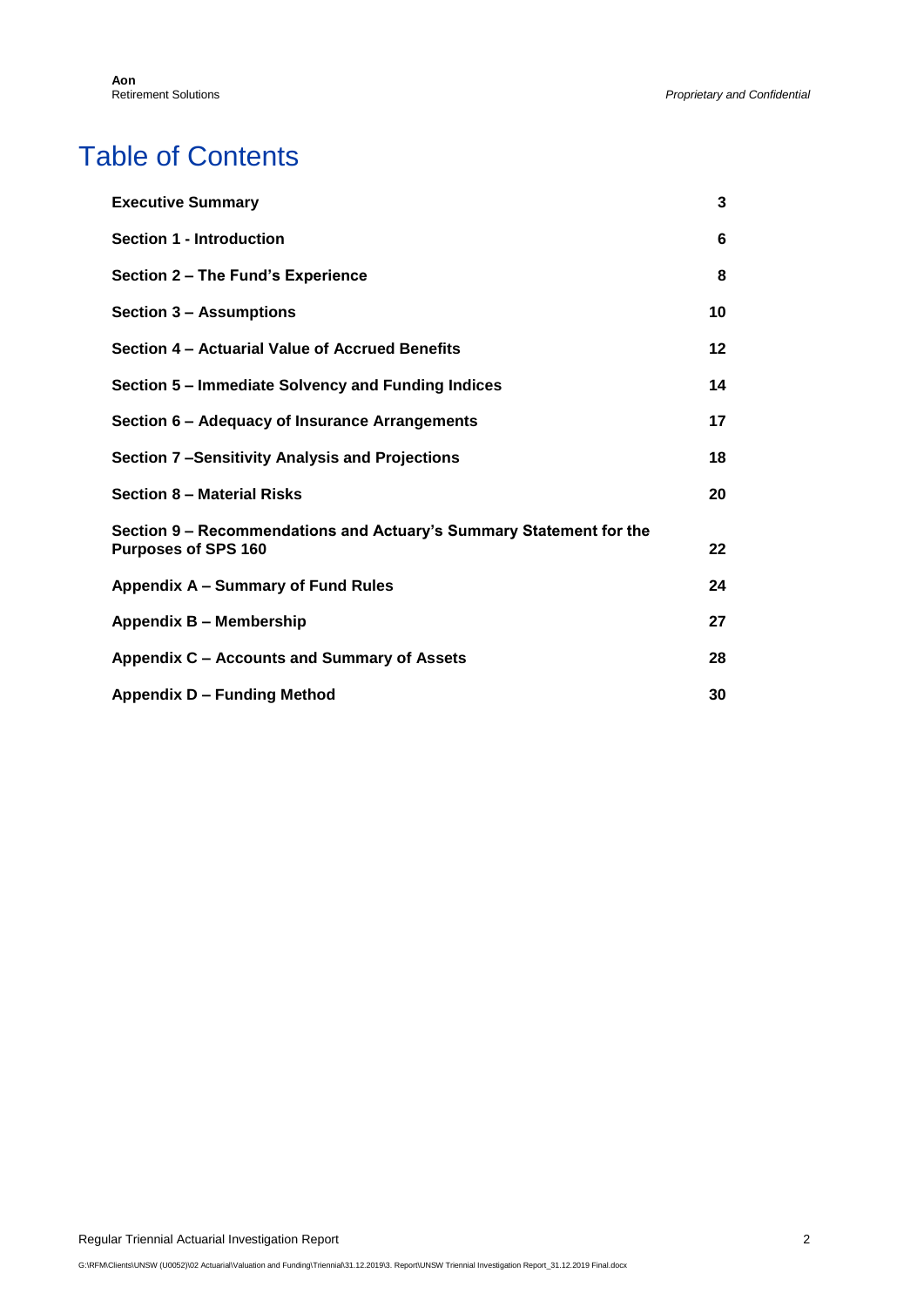# <span id="page-2-0"></span>Executive Summary

Superannuation regulations and the Trust Deed of the University of New South Wales Professorial Superannuation Fund (the Fund) require that the Fund undergo a regular triennial actuarial investigation. This report has been prepared in order to comply with these provisions.

#### Financial condition

A snapshot of the financial condition of the Fund as at 31 December 2019 is set out below.

|                                              | <b>Total Fund</b> | Comments                                                                                                       |
|----------------------------------------------|-------------------|----------------------------------------------------------------------------------------------------------------|
| <b>Vested Benefits Index</b>                 | 114.7%            | The Fund remains in a satisfactory financial<br>н.<br>position.                                                |
|                                              |                   | The Fund's Vested Benefit Index for Defined<br>$\mathbf{r}$<br>Benefits is above the Shortfall Limit of 97.5%. |
| Actuarial Value of Accrued<br>Benefits Index | 107.7%            | The Fund remains in an adequate financial<br>н.<br>position.                                                   |
|                                              |                   | The Fund had a surplus on this basis of<br>\$2,566,586                                                         |

There is also a high degree of probability that the 76 pensions currently in payment will be able to be paid as required under the Fund's governing rules. This statement has been made considering the Fund's earnings and contributions from the date of the regular triennial actuarial investigation to 22 April 2020. This statement is made in accordance with Superannuation Prudential Standard (SPS) 160, SIS Regulation 9.31(1) and Professional Standard 410 issued by the Institute of Actuaries of Australia**.**

See Sections 4 and 5 for more information on the financial condition of the Fund.

### Significant changes since the prior regular triennial actuarial investigation

Australian and international shares have substantially depreciated in value due mostly to fears about the economic impact of the COVID-19 outbreak. The Fund has earned approximately -11.2% in the year to date and therefore the funding position of the Fund has substantially deteriorated, and we estimate the Vested Benefits Index is approximately 100.9%.

No other changes or events have occurred since the last regular triennial investigation that would have had a significant effect on this regular triennial actuarial investigation's disclosure information.

#### Employer contribution recommendations

I recommend that the Employer pays contributions whilst there are pensioners in the Fund as follows:

▪ 0.4375 x Professorial Salary paid each quarter by 31 March, 30 June, 30 September and 31 December in each year

Please refer to Section 4 for details.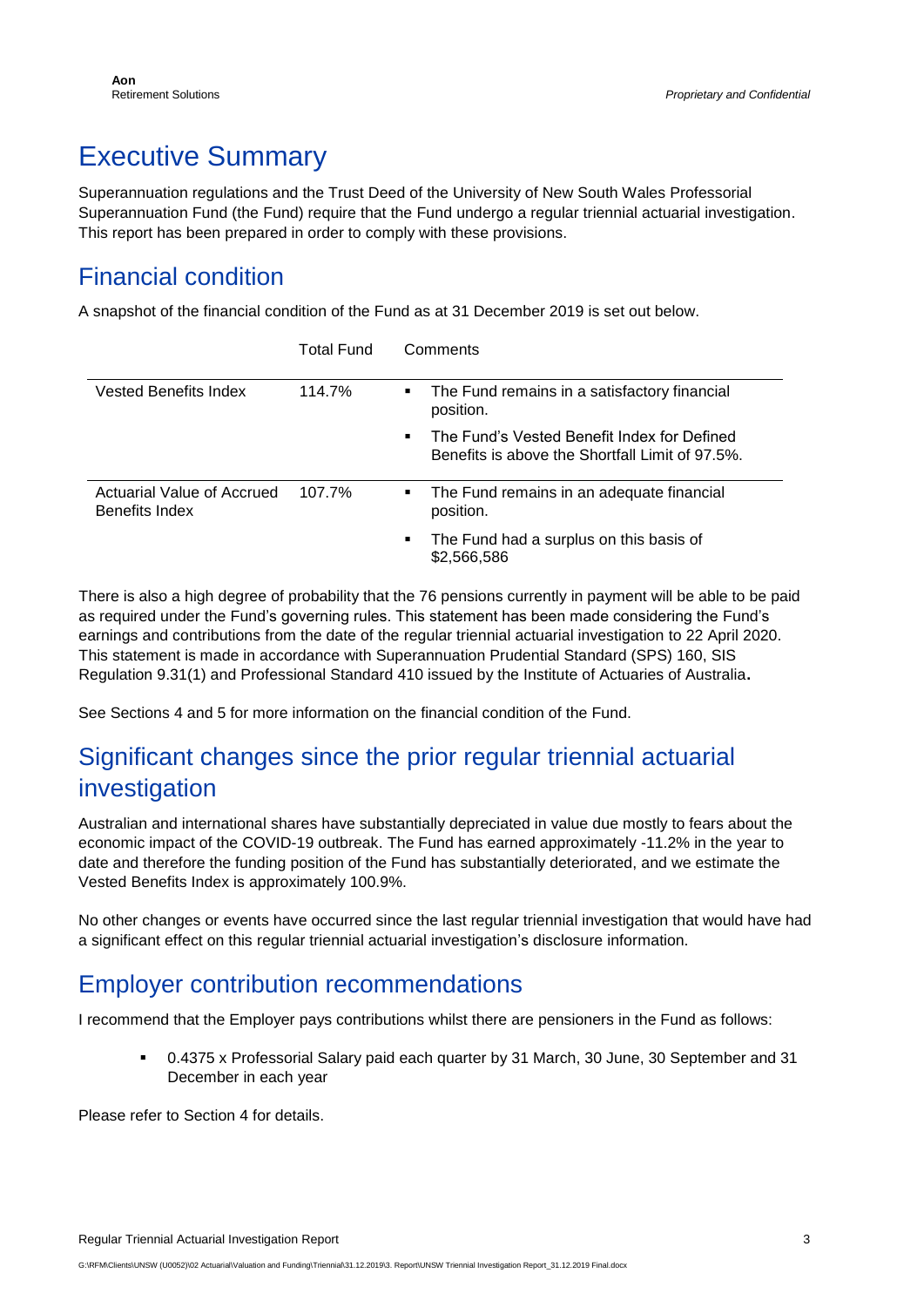### Shortfall Limit recommendations

I have reviewed the Shortfall Limit of 97.5% and propose that the Trustee revise the Shortfall Limit to 97.0%. The reason for the change is that there was a change to the proportion of "growth oriented" assets from 57% to 62% supporting the Defined Benefit liabilities.

Please refer to Section 5 for details.

#### Insurance recommendations

There is no insurance required since the only remaining members are pensioners or past normal retirement age, except for Trustee indemnity insurance. The Trustee has effected indemnity insurance to help protect the Trustee, its Directors and the Fund against certain liabilities.

Please refer to Section 6 for details.

#### Investment recommendations

In my opinion, the retention of the current investment strategy is appropriate to meet the long-term liabilities of the Fund. Additionally, it is able to pay the ongoing income streams of its pension members.

For more information refer to Appendix C.

#### Crediting rate recommendations

I have reviewed the crediting rate policy for the Fund and confirm that, in my view, it remains appropriate and should be maintained. For more information refer to Appendix C.

#### Monitoring recommendations

I have reviewed the current practice of carrying out the actuarial investigation on an annual basis and confirm that, in my view, it remains appropriate given the Australian Prudential Regulation Authority's (APRA's) requirements for Funds that pay pensions.

#### Actuarial assumptions

There have been changes to the actuarial assumptions since the previous regular triennial actuarial investigation. For more information refer to Section 3.

#### Material risks

I have reviewed the material risks of the Fund and confirm that, in my view, the main risk that the Trustee needs to be aware of is longevity risk.

Note that the Fund has 76 pensioners at 31 December 2019 and 8 of these have a reversionary pension with a living spouse. In addition, there are 2 deferred pensioners. There is longevity risk that the members will live longer than standard (life table) mortality and the assets will not be adequate to pay pensions. The Trustee has an agreement with the Employer to pay additional contributions as required by the Actuary to ensure that pensioners will be able to be paid as well as administration and actuarial expenses.

Please refer to Section 8 for details.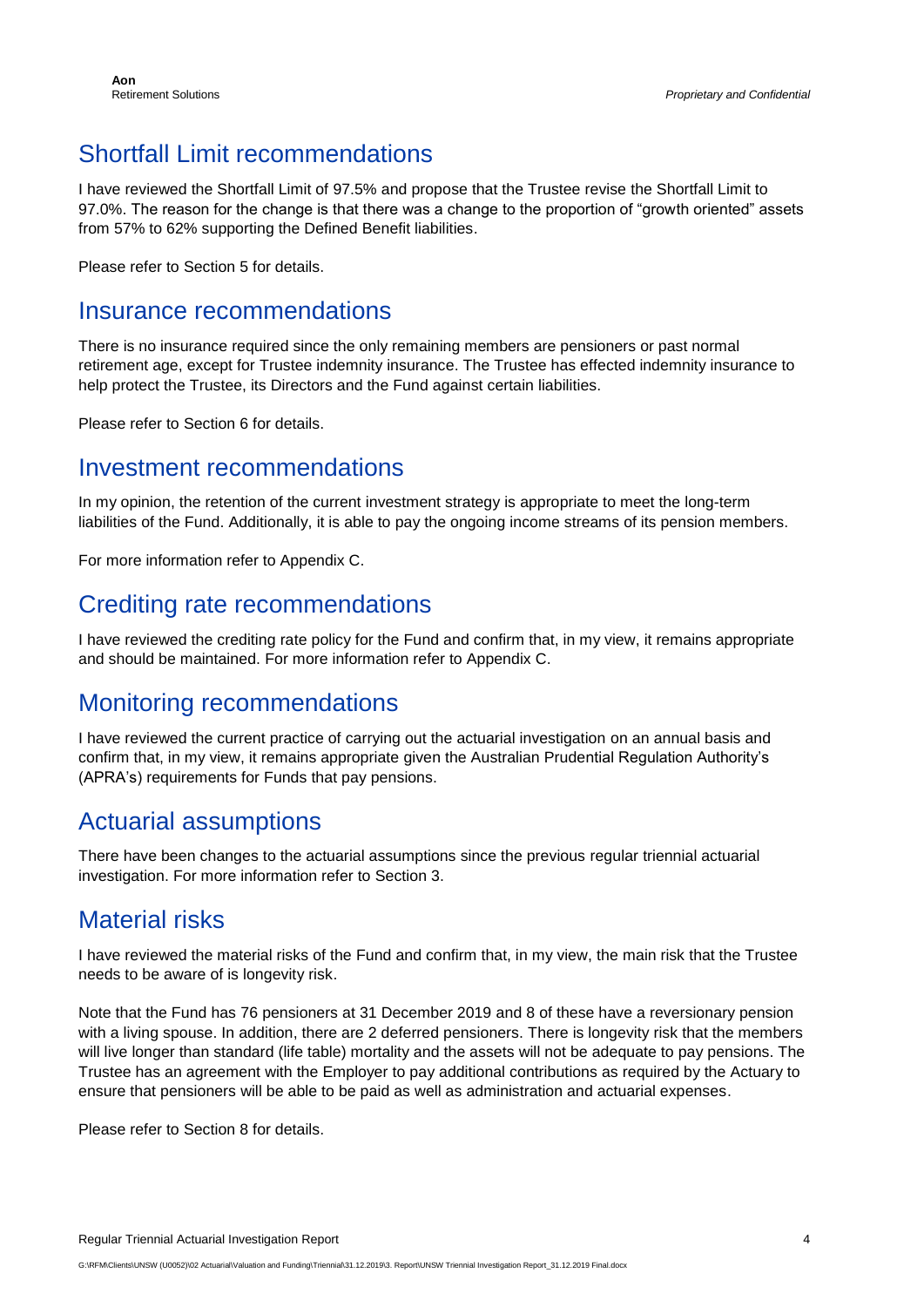#### Next actuarial investigation

The next regular triennial actuarial investigation of the Fund should be carried out with an effective date of 31 December 2022. A regular annual actuarial investigation will be carried out at each 31 December when a triennial investigation is not performed as the Fund pays pension benefits.

An interim actuarial investigation may need to be carried out at an earlier date if there is a breach of the Shortfall Limit or there is an adverse material change prior to that date as advised by the Trustee or Employer.

#### Disclaimer

The calculations provided in this report are based on a number of assumptions. The assumptions used are best estimates only and may not be borne out in practice. It is therefore important to review the calculation in the light of actual experience and obtain regular updates.

Saffron Sweeney

Saffron Sweeney Fellow of the Institute of Actuaries of Australia 27 April 2020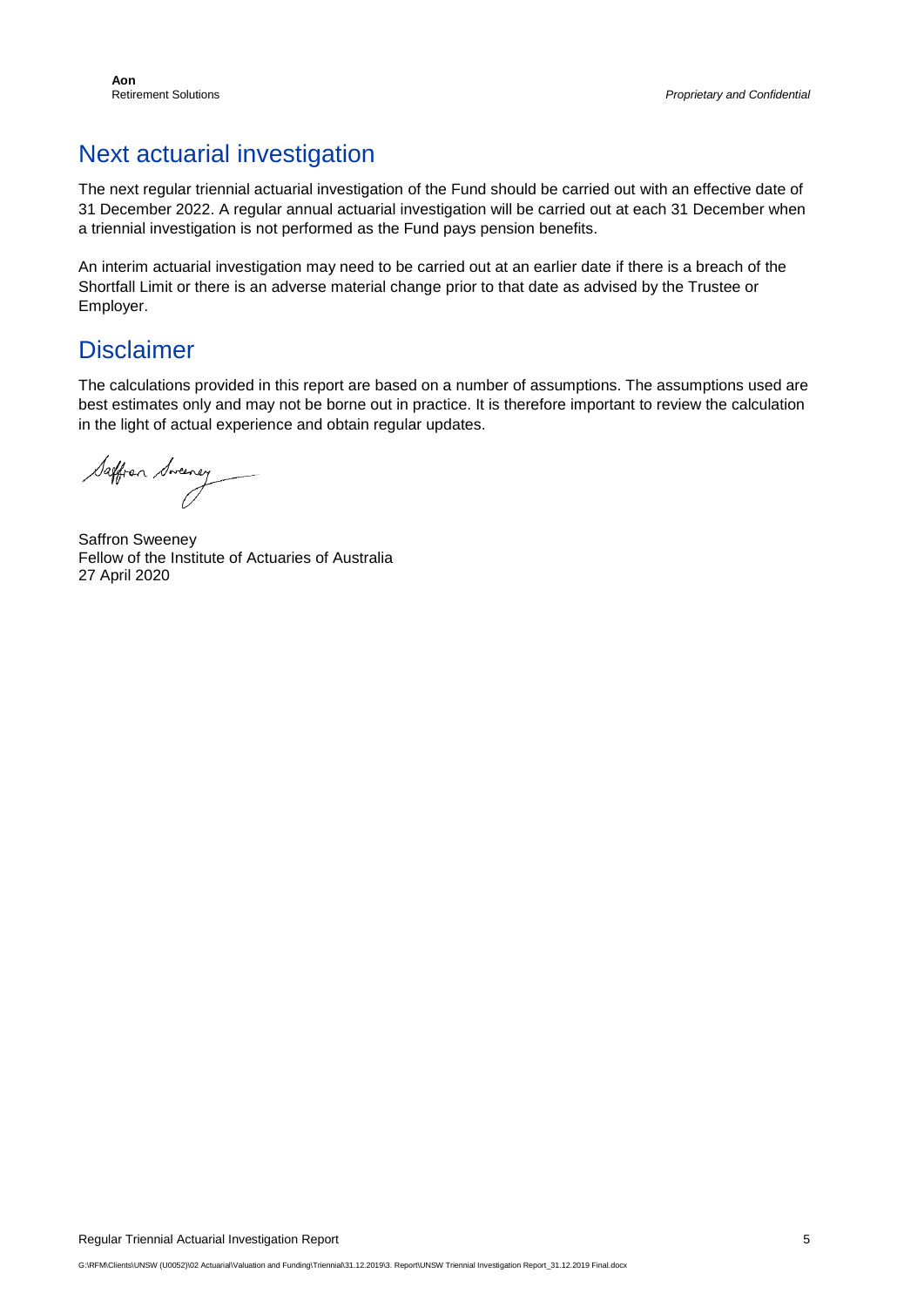# Section 1 – Introduction

#### Purpose of the Regular Triennial Actuarial Investigation

The reasons for this regular triennial actuarial investigation are:

- to satisfy the requirements of Superannuation Prudential Standard (SPS) 160 which requires a regular actuarial investigation to be carried out once every three years;
- to review the Fund's financial position as at 31 December 2019 (the Effective Date);
- to examine the Fund's immediate solvency and funding indices; and
- to recommend appropriate Employer contributions so that the Fund remains in a satisfactory financial position.

#### Name of Actuary

This regular triennial actuarial investigation was carried out as at 31 December 2019 by Saffron Sweeney, of Aon Hewitt Limited, Fellow of the Institute of Actuaries of Australia. The previous regular triennial actuarial investigation was completed by David O'Keefe, of ALEA Actuarial Consulting Pty Limited, Fellow of the Institute of Actuaries of Australia, as at 31 December 2016. The results are shown in the report dated 6 April 2017. A subsequent annual actuarial investigation was carried out as at 31 December 2017 by David O'Keefe of ALEA Actuarial Consulting Pty Limited with the results set out in a report dated 15 March 2018. The annual actuarial investigation as at 31 December 2018 was carried out by Saffron Sweeney, of Aon Hewitt Limited, with the results set out in a report dated 24 June 2019.

#### Compliance with the standards of the Institute of Actuaries of Australia

This report satisfies the requirements of the Professional Standards (including Professional Standards 400, 402, 404 and 410) published by the Institute of Actuaries of Australia and Superannuation Prudential Standard (SPS) 160.

#### Limitations in preparing the Report

There have been no restrictions or limitations placed on me in providing the recommendations in this report.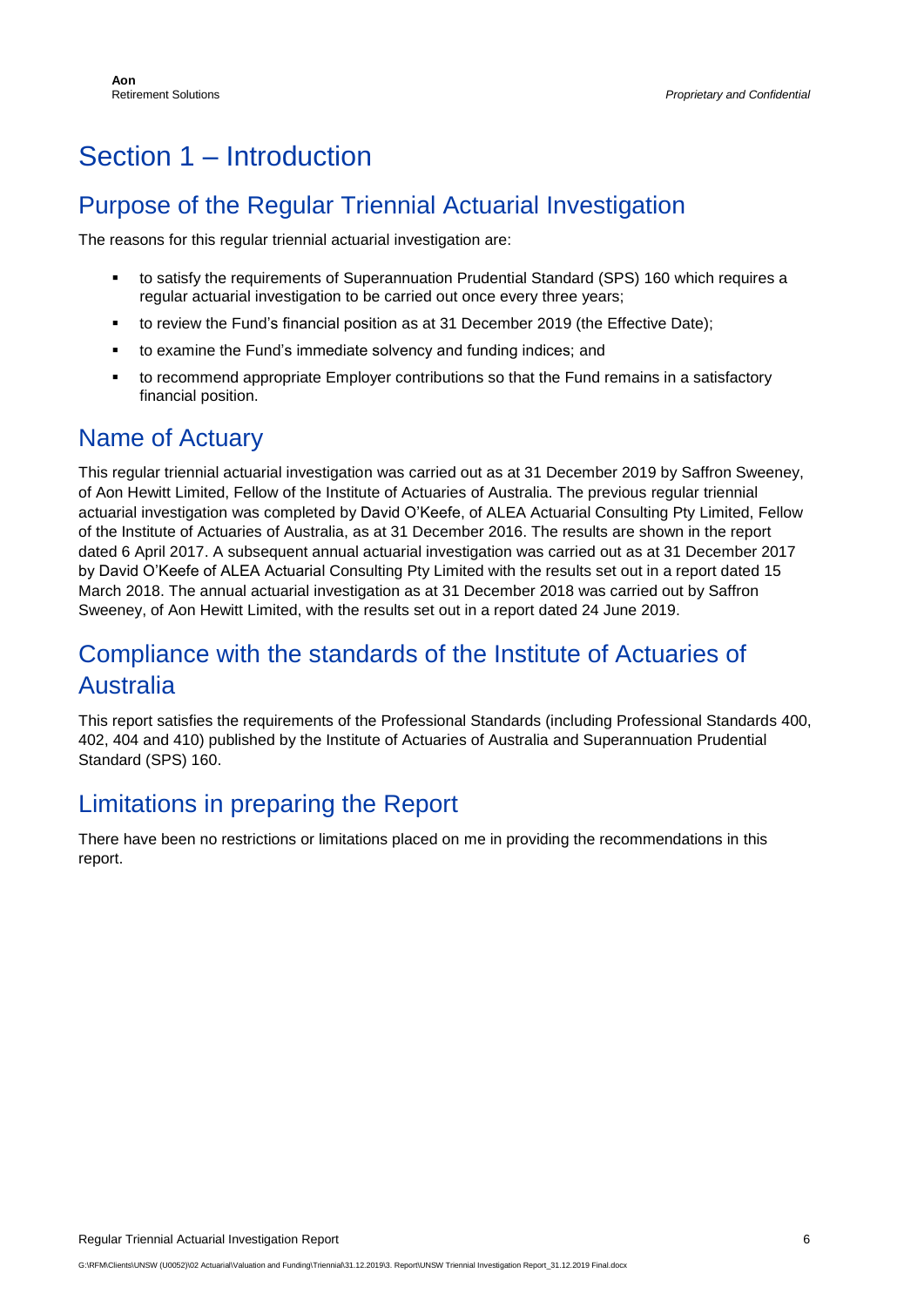### Previous investigation results

The results of the previous investigations were as follows:

|                                                                                            | <b>Regular Triennial</b><br><b>Actuarial</b><br><b>Investigation as at</b><br>31 December 2016 | <b>Regular Annual</b><br><b>Actuarial</b><br><b>Investigation as at</b><br>31 December 2017 | <b>Regular Annual</b><br><b>Actuarial</b><br><b>Investigation as at</b><br>31 December 2018                                  |
|--------------------------------------------------------------------------------------------|------------------------------------------------------------------------------------------------|---------------------------------------------------------------------------------------------|------------------------------------------------------------------------------------------------------------------------------|
| A surplus/(deficit) of<br>Assets over the<br>Actuarial Value of<br><b>Accrued Benefits</b> | 7,900,000                                                                                      | 8,123,000                                                                                   | $(1,782,914)^*$                                                                                                              |
| An excess of Assets<br>over the Vested<br><b>Benefits</b>                                  | 7,900,000                                                                                      | 8,123,000                                                                                   | 524,289                                                                                                                      |
| Summary of the<br>recommended<br><b>Employer contribution</b><br>for DB members            | Nil contribution<br>required from 1<br>January 2017 to 31<br>December 2017.                    | Nil contribution<br>required from 1<br>January 2018 to 31<br>December 2018.                 | 0.875 x Professorial<br>٠<br>Salary paid by 30<br>September 2019 and<br>31 December 2019;<br>and                             |
|                                                                                            |                                                                                                |                                                                                             | 0.4375 x Professorial<br>Salary paid by 31<br>March, 30 June, 30<br>September and 31<br>December in each year<br>after 2019. |

\* The Actuarial Value of Accrued Benefits includes an allowance for the Present Value of future Fund Expenses.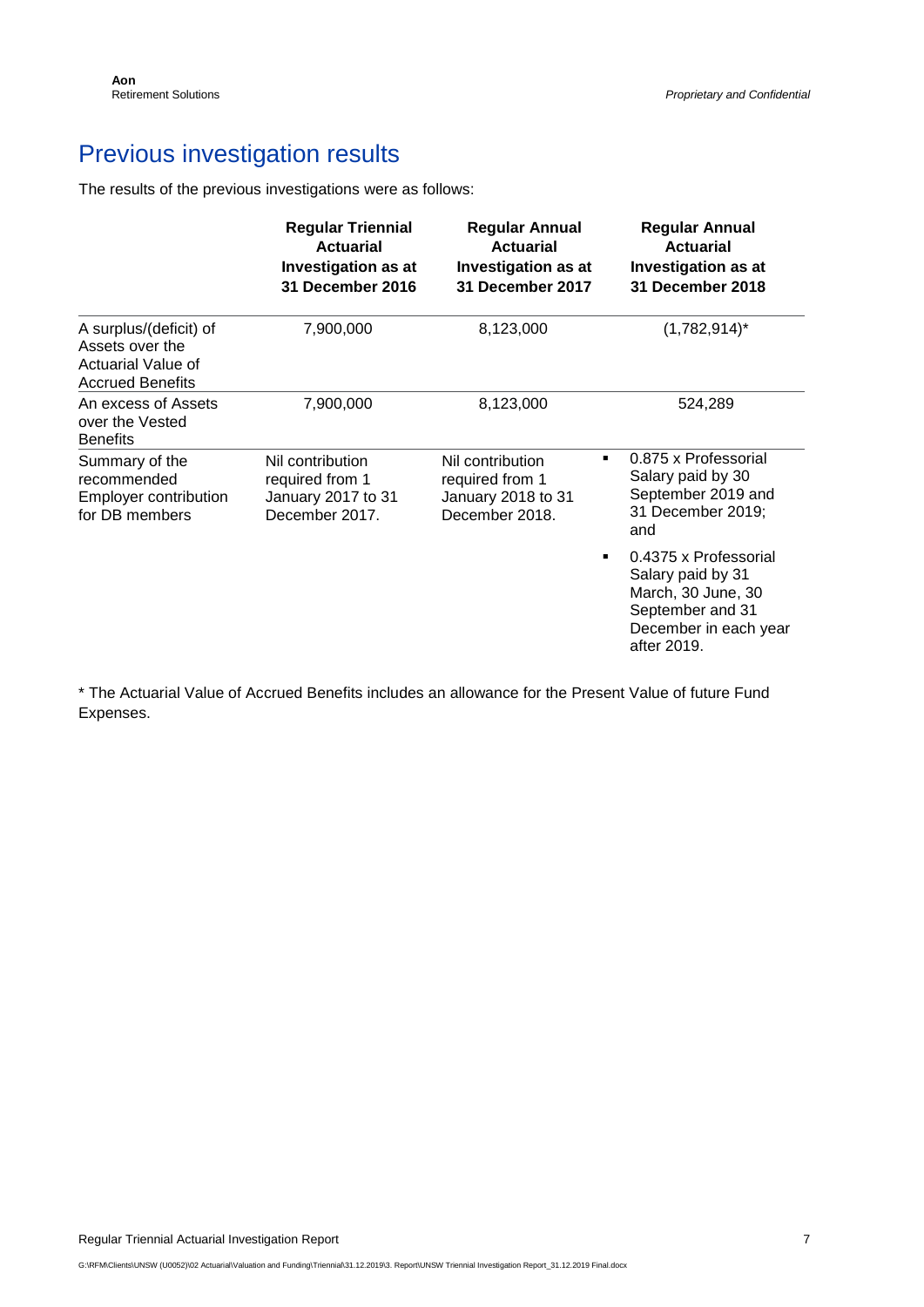# <span id="page-7-0"></span>Section 2 – The Fund's Experience

This section considers the assumptions used in the previous regular triennial actuarial investigation as at 31 December 2016 and any subsequent assumption changes as at 31 December 2018 and the experience of the Fund relative to these assumptions.

The main factors affecting the Fund's financial position during the period since the previous triennial actuarial investigation as at 31 December 2016 were as follows:

|                                 | <b>Assumptions at the</b><br>previous triennial<br>investigation or<br>subsequent annual<br>investigation                                                                             | <b>Fund Experience</b>                                                                                                 | Impact on the financial<br>position of the Fund (when<br>considered in isolation)                                                                                                                                                                                               |
|---------------------------------|---------------------------------------------------------------------------------------------------------------------------------------------------------------------------------------|------------------------------------------------------------------------------------------------------------------------|---------------------------------------------------------------------------------------------------------------------------------------------------------------------------------------------------------------------------------------------------------------------------------|
| Investment Returns <sup>1</sup> | $\bullet$ 6.5% pa as at 31<br>December 2016 and 31<br>December 2017; and<br>$\bullet$ 5.7% pa as at 31<br>December 2018                                                               | $9.5%$ pa                                                                                                              | Favourable effect: The Defined<br>Benefit assets increased at a<br>higher rate than assumed.                                                                                                                                                                                    |
|                                 |                                                                                                                                                                                       | ■ Above the<br>equivalent average<br>return of funds with a<br>similar investment<br>strategy which was<br>8.3% $pa^2$ | The Fund earned higher<br>returns than other funds with a<br>similar investment mix.                                                                                                                                                                                            |
| Employer<br>Contribution        | Nil for 2017 and<br>2018; and<br>■ 1.75 x Professorial<br>Salary for 2019                                                                                                             | Nil for 2017 and<br>2018; and<br>■ 1.75 x Professorial<br>Salary for 2019                                              | Overall an unfavourable Effect:<br>The Defined Benefit assets<br>increased at a lower amount<br>than the long-term cost of<br>providing the defined benefits<br>including allowance for Fund<br>expenses. However, this was in<br>accordance with actuarial<br>recommendations. |
| <b>Pension Increases</b>        | $-3.0\%$ pa                                                                                                                                                                           | ■ 2.8% pa                                                                                                              | Favourable effect: The Defined<br>Benefit pension liabilities<br>increased at a lower rate than<br>assumed.                                                                                                                                                                     |
| <b>Expenses</b>                 | ■ 3.5 x Professorial<br>Salary as at 31<br>December 2016;<br>■ 2.5 x Professorial<br>Salary as at 31<br>December 2017; and<br>1.75 x Professorial<br>salary as at 31<br>December 2018 | • Approximately 1.5 x<br><b>Professorial Salary</b>                                                                    | Favourable effect: The Defined<br>Benefit assets, on average,<br>have paid less expenses than<br>assumed.                                                                                                                                                                       |

<sup>1</sup>net of investment expenses

<sup>2</sup>based on the SuperRatings Fund Crediting Rate survey issued in January 2020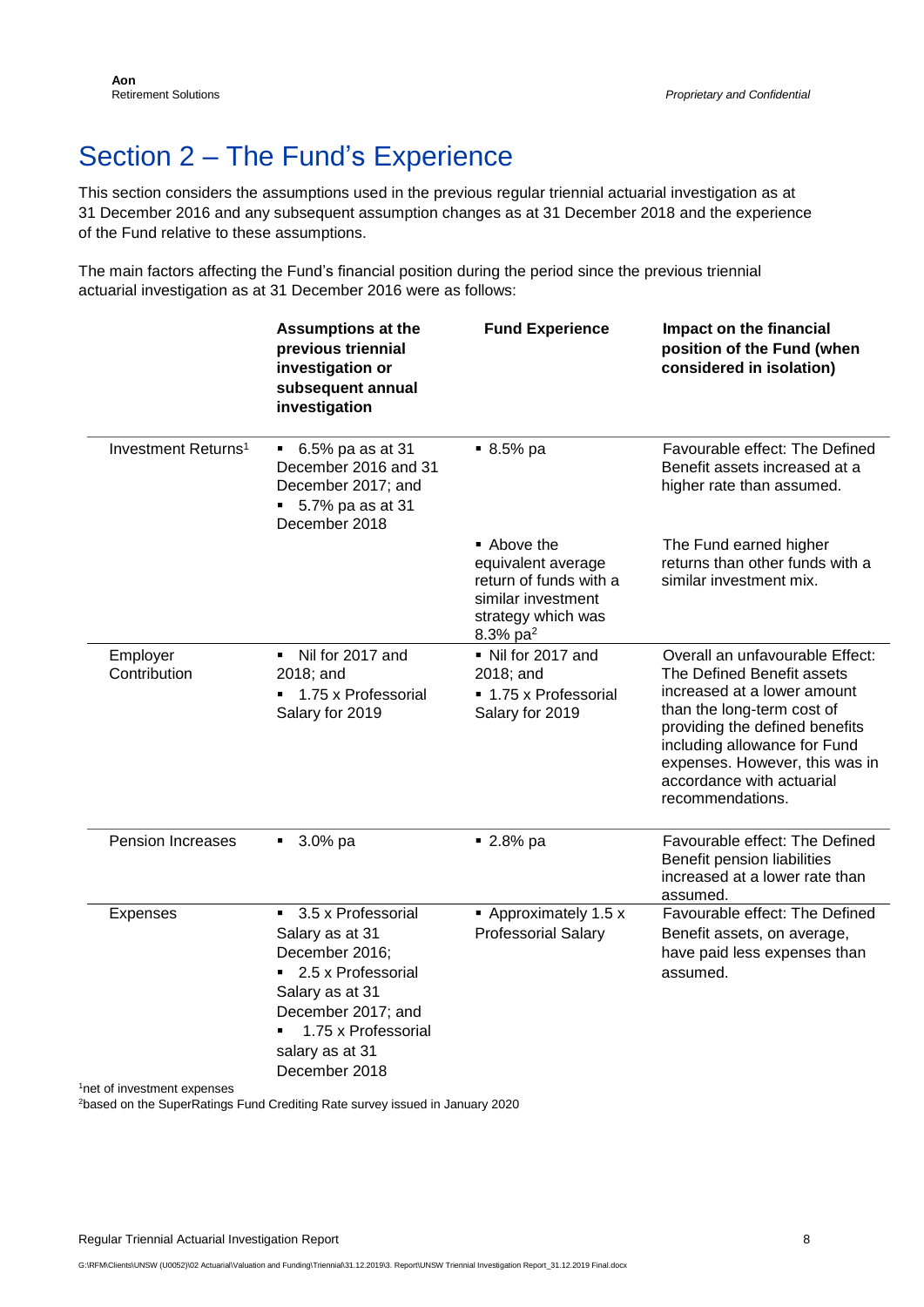The other factors affecting the Fund's financial position during the period since the previous regular triennial actuarial investigation include:

- Membership movements:
	- **–** Exits: 19 pensioners passed away during the period. This had a favourable impact on the financial position of the Fund.
	- **–** New Pensioners: 3 pensioners who died had a reversionary pension, so widow pensions were started. This has had an unfavourable impact on the financial position of the Fund.
	- **–** Pensioners: The balance of the pensioners have survived longer than expected and this has had an unfavourable financial impact on the Fund.
- Inclusion of present value of expected future expenses:
	- **–** The Actuary changed the method of determining the Present Value of Accrued Benefits to include an allowance (on a present value basis) for future expected expenses in respect of pensioners, which is in line with the requirements of the Institute of Actuaries of Australia Professional Standard 400 (PS400) section 5.10.5(e). This had an unfavourable financial impact on the Present Value of Accrued Benefits but had no impact on Vested Benefits.

The overall experience of the Fund during the regular triennial actuarial investigation period has had a negative effect on its financial position.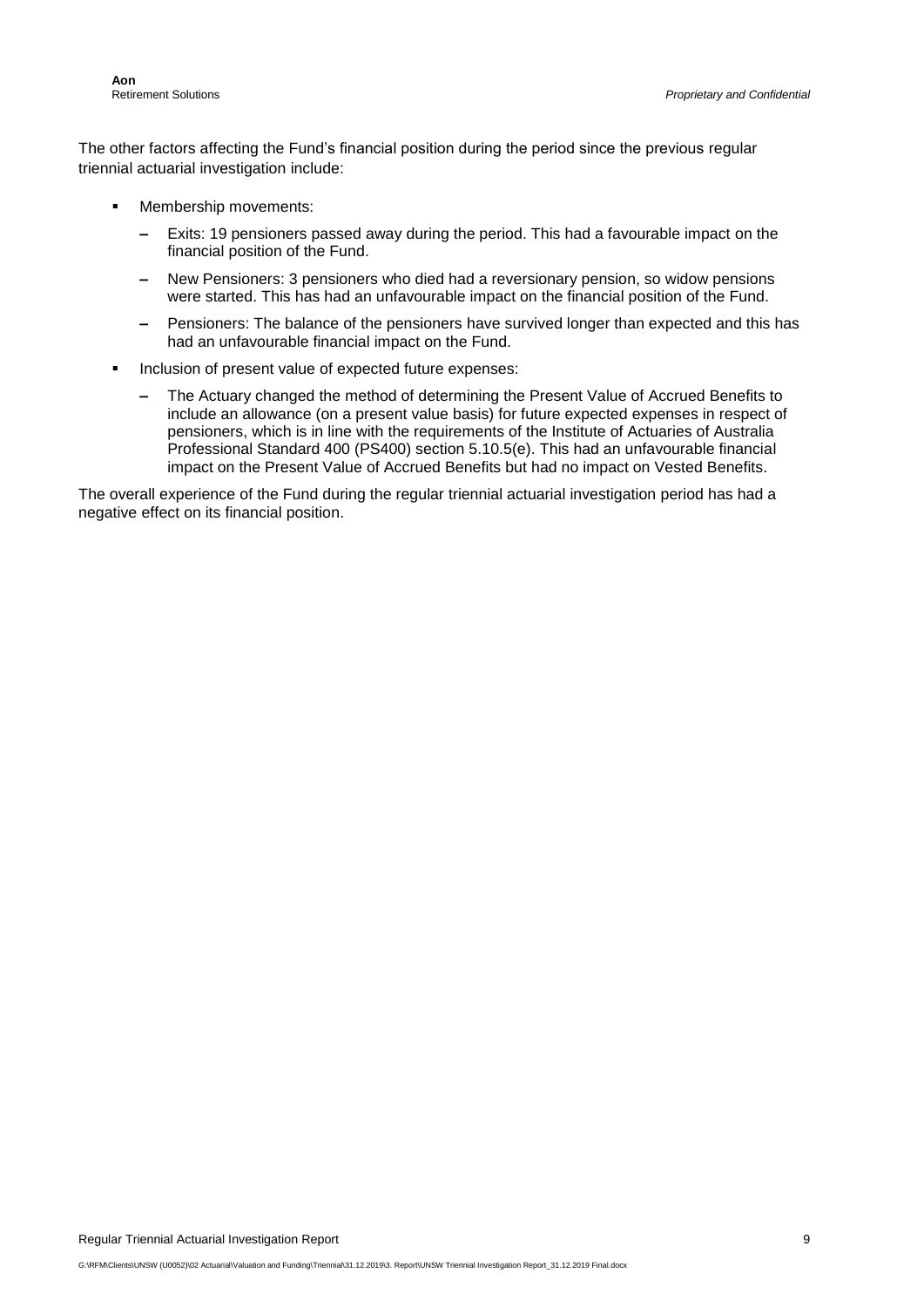# <span id="page-9-0"></span>Section 3 – Assumptions

As part of this regular triennial actuarial investigation, I have analysed the method and assumptions used in the previous regular triennial actuarial investigation as at 31 December 2016, and the regular annual actuarial investigations as at 31 December 2017 and 31 December 2018. Where appropriate I have maintained these methods and assumptions, however some have changed in light of the experience discussed in Section 2 of this report and after consideration of changes in market expectations. The actuarial method used is described in Appendix D.

### Interest/Pension Differential

#### Pension Members

The most significant financial assumptions used for Pension members are the rate of future investment returns and the rate of future pension increases. These rates must also be considered together because of their economic interdependence in the medium to long-term.

For this investigation I have used a Pension Interest/Increase Differential assumption as shown in the table below which is less conservative than that used at the annual actuarial investigation as at 31 December 2018 and the overall impact of these assumptions, in isolation to all others, is that the Actuarial Value of Accrued Benefits has decreased since the annual actuarial investigation as at 31 December 2018 but has increased since the previous triennial actuarial investigation as at 31 December 2016.

|                                    | Net investment return Pension Increase rate | <b>Differential</b> |       |
|------------------------------------|---------------------------------------------|---------------------|-------|
|                                    | (pa)                                        | (pa)                | (pa)  |
| Assumptions as at 31 December 2016 |                                             |                     |       |
| and 31 December 2017               | 6.50%                                       | 3.00%               | 3.50% |
| Assumptions as at 31 December 2018 | 5.70%                                       | $3.00\%$            | 2.70% |
| Assumptions as at 31 December 2019 | 5.90%                                       | $3.00\%$            | 2.90% |

These assumptions have taken into account the long-term outlook of economic conditions, in particular:

- The investment return assumption was derived using long term assumptions for each asset class as determined by Aon's global investment team, multiplied by the strategic asset allocation of the assets and allowing for correlations of investment returns between asset classes;
- We expect that inflation will remain under control at around the RBA target of 2% pa to 3% pa;
- The long term outlook for investment returns being somewhat lower than those earned in the last five years; and
- The pension increase rate assumption was chosen after considering the inflation outlook as well as the Professorial Salary increases for the 3 years ending 31 December 2019.

#### Demographic assumptions

The demographic assumptions have been selected considering the Fund's experience, the Australian Life Tables and the Australian Government Actuary's views on mortality improvements. We have used Australian Life Tables 2010-2012 with 25 years mortality improvement factors and they remain unchanged from the rates used at the last Regular Annual Investigation as at 31 December 2018. However, this is different to that adopted for the triennial actuarial investigation as at 31 December 2016 and annual actuarial investigation as at 31 December 2017 which were based on Australian Bureau of Statistics 'Population Projections Australia 2002-2101'. The change in mortality decrements since the previous triennial actuarial investigation had a negative impact on the financial position of the Fund.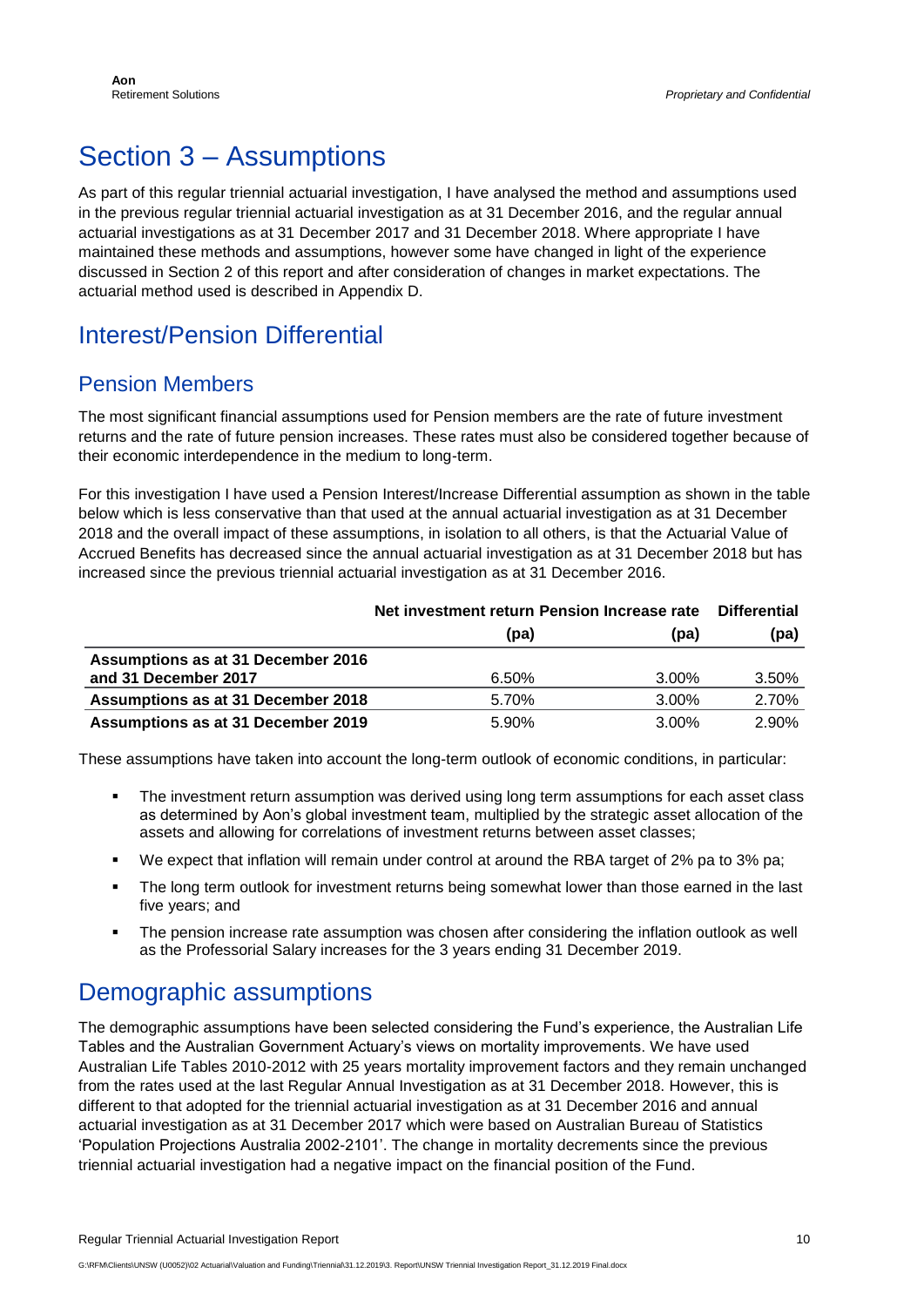| <b>Age</b>     | <b>Female Rate</b> | <b>Male Rate</b> |
|----------------|--------------------|------------------|
| 65             | 0.62%              | 1.05%            |
| 70             | 1.03%              | 1.67%            |
| 75             | 1.81%              | 2.89%            |
| 80             | 3.32%              | 5.19%            |
| $\frac{85}{1}$ | 6.64%              | 9.34%            |
| $\frac{90}{1}$ | 12.81%             | 16.12%           |
| 95             | 21.88%             | 24.78%           |
| 100            | 30.33%             | 31.25%           |

Sample rates for pensioner members are illustrated in the table below:

#### Expenses

The operating expenses of the Fund are met from the Assets of the Fund, and as such, the regular triennial actuarial investigation requires a specific allowance to be made to meet these costs. The assumed expenses for this investigation and the previous investigations are shown in the table below.

| 31 December 2016 31 December 2017 31 December 2018 31 December 2019 |  |  |  |
|---------------------------------------------------------------------|--|--|--|
|---------------------------------------------------------------------|--|--|--|

| Operating | 3.5x         | 2.5x         | 1.75x        | 1. 5 x       |
|-----------|--------------|--------------|--------------|--------------|
| expenses  | Professorial | Professorial | Professorial | Professorial |
|           | Salarv       | Salary       | Salary       | Salary       |

The expense assumption has decreased from the previous regular triennial actuarial investigation to reflect the expected expenses over the next three years. This reduction has had a favourable impact on the financial position of the Fund since the annual actuarial investigation as at 31 December 2018, however expenses were not allowed for in the determination of liabilities for the previous triennial actuarial investigation as at 31 December 2016 so including them has had a negative impact on the financial position of the Fund.

#### Tax

There have been no changes to our assumptions regarding tax since the last regular triennial actuarial investigation. The recommended Employer contribution amount includes an allowance for 15% tax and all expenses are assumed to be tax deductible.

#### Additional assumptions relating to pensions

There are a number of additional assumptions that relate to pension liabilities and assets. They include:

- The liabilities for the current pension members allow for reversions (where applicable) based on the female spouse being 3 years younger than the male spouse.
- Remarriage, separation or divorce We have assumed that there will be no remarriage, separation or divorce for these pensioners.
- We have assumed that Deferred members will begin pension payments from 1 January 2020, however we note that as at 31 March 2020 their pensions had not yet been started.

#### Overall effect of changes in assumptions

Overall the changes since the previous triennial actuarial investigation have increased the expected cost of providing benefits to the Members and this has had an unfavourable financial impact on the Fund.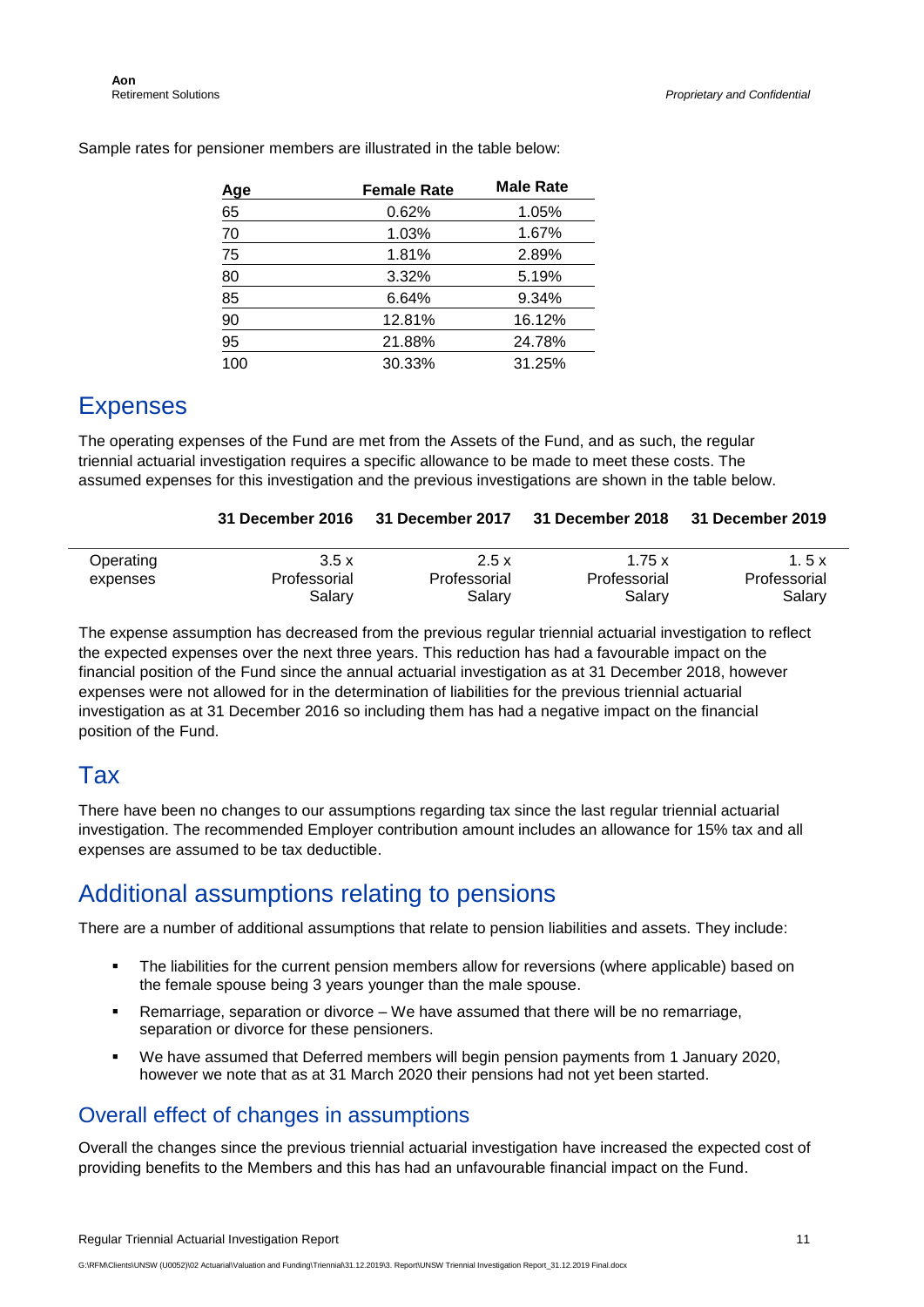# <span id="page-11-0"></span>Section 4 –Actuarial Value of Accrued Benefits

I have adopted the actuarial method and assumptions described in Section 3 and in Appendix D of this report to determine the present value of past and future liabilities. The results of the regular triennial actuarial investigation are detailed in the following table.

| <b>Actuarial Value of Accrued Benefits</b> | Total      |
|--------------------------------------------|------------|
|                                            | (\$)       |
| <b>Pensioner liabilities</b>               |            |
| Pensioner benefit payments*<br>$\bullet$   | 31,163,012 |
| Future expenses<br>$\bullet$               | 2,016,481  |
| <b>Total Pensioner Liabilities</b>         | 33,179,493 |
| <b>Actuarial Value of Accrued Benefits</b> | 33,179,493 |
| <b>Assets</b>                              | 35,745,921 |
| Surplus/(Deficit)                          | 2,566,428  |

\* This is the vested benefit. Note that as at 31 December 2019 there was a surplus of assets over the vested benefits of \$4,582,909.

### Analysis of changes in financial position since the last regular triennial actuarial investigation

The following table quantifies the various impacts on the financial position of the Fund since the last regular triennial actuarial investigation as at 31 December 2016. These figures give an indication of the impact of the factors that affect the final regular triennial actuarial investigation result. **\$(000's)**

|                                                                                     | $\sqrt{2}$ |
|-------------------------------------------------------------------------------------|------------|
| Previous surplus/(deficit) on Vested Benefits basis                                 | 7,900      |
| Interest on surplus/(deficit) on Vested Benefits basis <sup>1</sup>                 | 810        |
| Investment gains/(losses) <sup>2</sup>                                              | 2,457      |
| Expense gains/(losses) <sup>3</sup>                                                 | (537)      |
| Change in basis gains/(losses) <sup>4</sup>                                         |            |
| Assumptions relating to Pensioner Mortality                                         | (3, 847)   |
| Assumptions relating to Earnings                                                    | (1,206)    |
| Change in timing of payments in actuarial model                                     | 192        |
| Pension indexation gains/(losses) <sup>5</sup>                                      | 591        |
| Pensioner mortality gains/(strain) <sup>6</sup>                                     | (2, 417)   |
| Miscellaneous                                                                       | 640        |
| Surplus/(deficit) as at the valuation date on Vested Benefit basis                  | 4,583      |
| Inclusion of Present Value of Future Expenses <sup>7</sup>                          | 2,017      |
| Surplus/(deficit) at the valuation date on Actuarial Value of Accrued Benefit basis | 2,566      |

<sup>1</sup> Interest on surplus over the period

<sup>2</sup>An investment gain occurs when investment earnings are higher than assumed

<sup>3</sup>An expense loss occurs when expenses are more than allowed for in the determination of the liabilities and contributions.

<sup>4</sup>A loss from a change of basis occurs when the overall set of assumptions becomes more conservative.

<sup>5</sup>A pension indexation gain occurs when pension indexation is at a lower rate than assumed.

<sup>6</sup>A pensioner mortality strain occurs when pensioners live longer than assumed.

<sup>7</sup> As noted in the previous annual investigation the actuary now includes an allowance for the present value of expected future expenses in the determination of the Present Value of Accrued Benefits.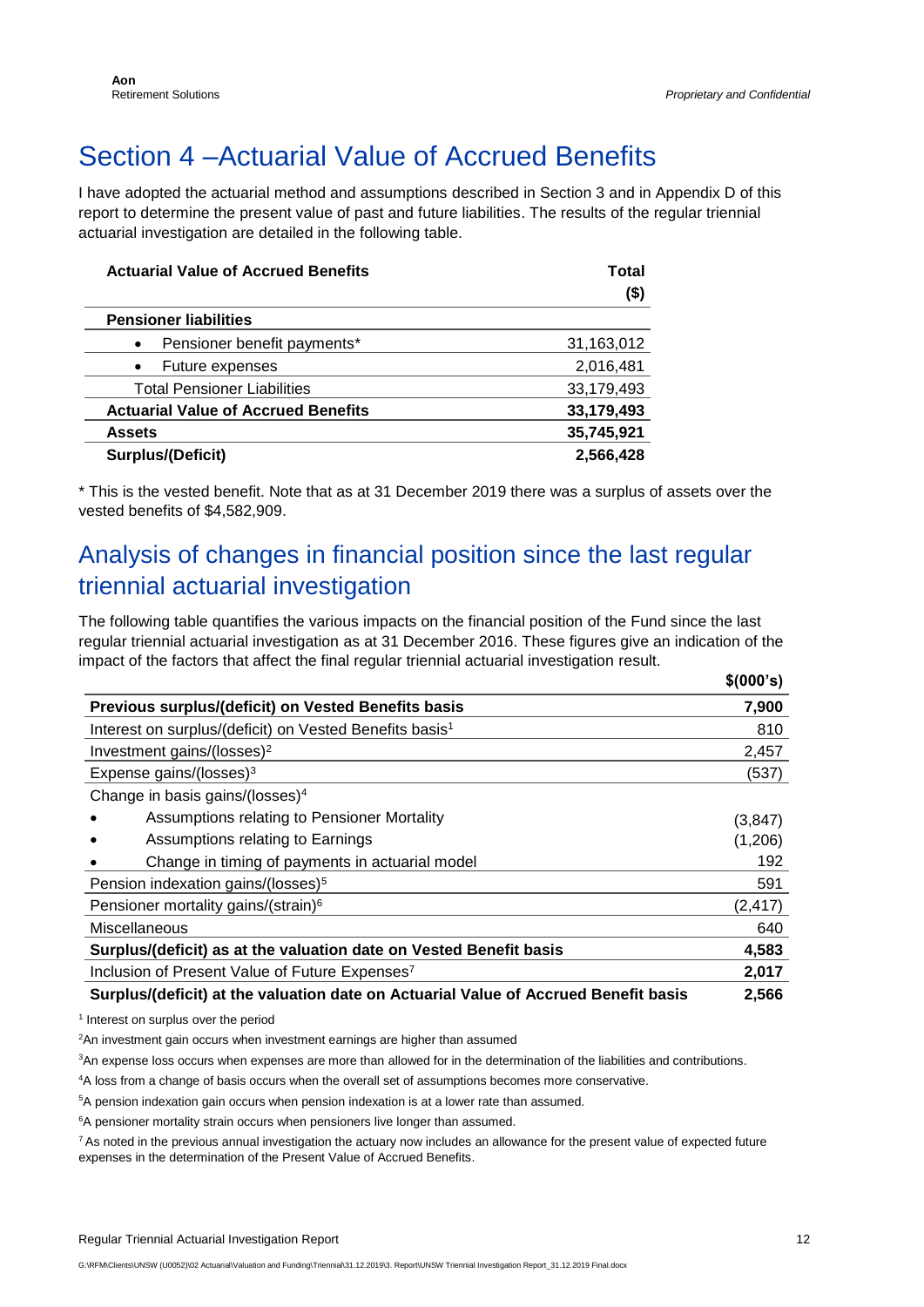#### Use of excess reserves

The excess of assets over Actuarial Value of Accrued Benefits equates to the surplus of Assets held by the Fund. It is useful to hold a small surplus to protect the Fund from minor fluctuations in asset values and to ensure Vested Benefits are covered.

Total assets exceeded the Actuarial Value of Accrued Benefits as at 31 December 2019 by \$2,566,428. This is equivalent to 7.7% of Pensioner liabilities. Due to recent investment market volatility there is no longer a surplus on the Present Value of Accrued Benefits basis and we estimate that there is a deficit of approximately \$1,740,000 as at 22 April 2020.

As the assets are no longer able to meet the expected present value of the future expenses, Employer contributions are required to cover these. Therefore, the recommendation for the Employer to continue to pay 0.4375 x Professorial Salary per quarter whilst there are still pensioners in the Fund will remain. However, if investment returns are less than expected for the remainder of the calendar year or experience deviates from other assumptions adversely, there will need to be an increase in contributions payable. We note that Fund assets and liabilities are reported to the Australian Prudential Regulation Authority (APRA) on a quarterly basis which will enable regular review of the funding position.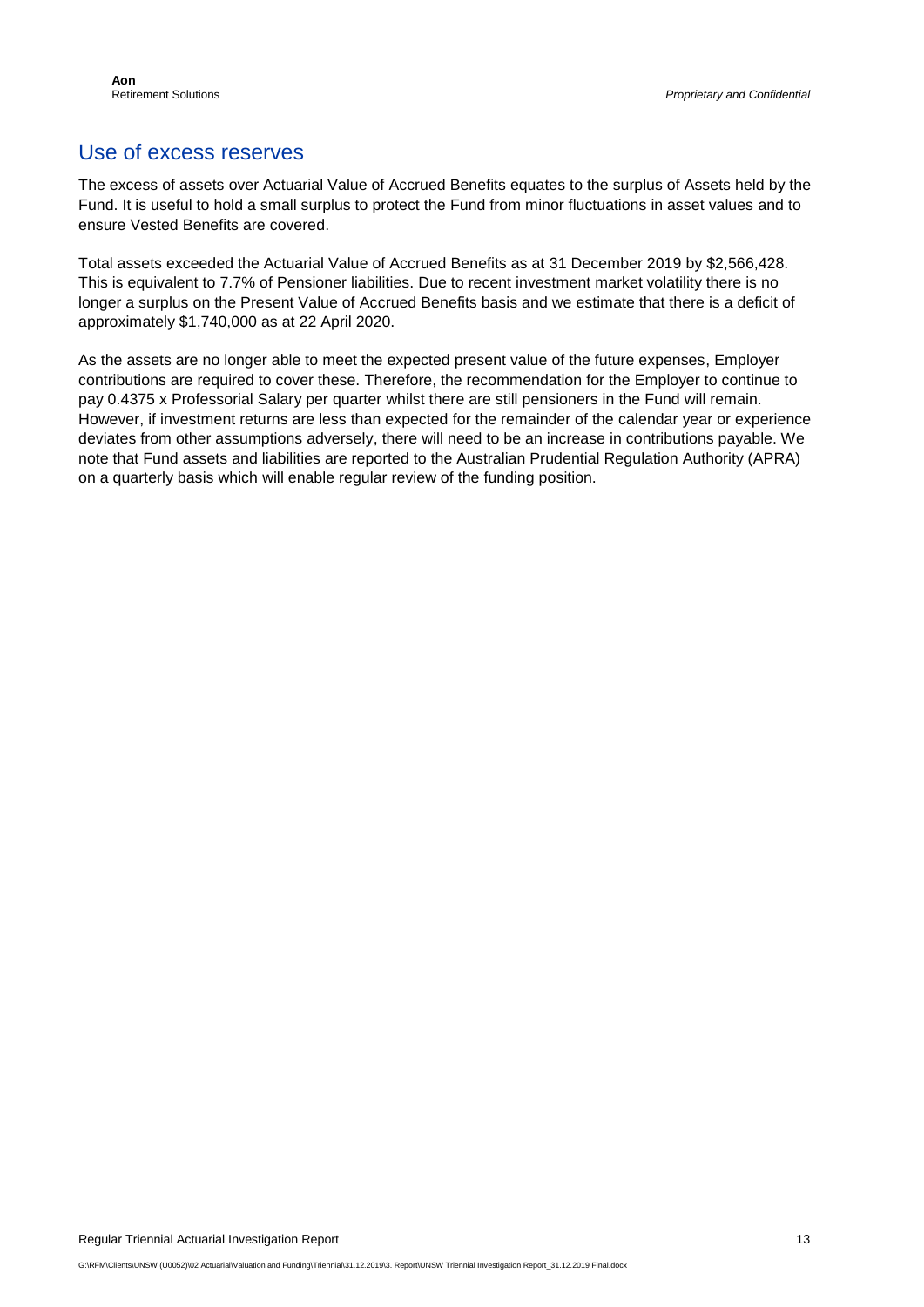# <span id="page-13-0"></span>Section 5 – Immediate Solvency and Funding Indices

#### Immediate tests on the adequacy of the assets

An important objective of this regular triennial actuarial investigation is the measurement of the funding of expected member benefits in respect of their service up to the valuation date.

- Assets: I have taken the fair value of the net assets provided by the Fund administrator, based on the University of New South Wales Professorial Superannuation Fund signed financial statements as the value of assets for Defined Benefit members for the purpose of this regular triennial actuarial investigation. The financial statements at 31 December 2019 were audited and signed on 26 March 2020. The assets are net of any amount held to meet the Operational Risk Financial Requirement (ORFR). The assets are discussed further in Appendix C.
- Liabilities: Appendix D contains a summary of the method used in the regular triennial actuarial investigation to determine the liabilities of the Fund.

The indices described here have been used to assess whether the Assets of the Fund are sufficient to ensure its ongoing solvency and to measure the changes in these indices since the last regular triennial actuarial investigation.

The table below shows the relevant indices calculated by dividing the level of assets by the total of the relevant benefit based on the results of this regular triennial actuarial investigation and the previous annual actuarial investigations and the previous regular triennial actuarial investigation.

|                                      | 31 December 2016 |                    | 31 December 2017 |                    | 31 December 2018 |                    | 31 December 2019 |                    |
|--------------------------------------|------------------|--------------------|------------------|--------------------|------------------|--------------------|------------------|--------------------|
|                                      | Amount           | Index <sup>1</sup> | Amount           | Index <sup>1</sup> | Amount           | Index <sup>1</sup> | Amount           | Index <sup>1</sup> |
|                                      | (\$)             |                    | (\$)             |                    | (\$)             |                    | (\$)             |                    |
| <b>Vested</b>                        |                  |                    |                  |                    |                  |                    |                  |                    |
| <b>Benefits</b>                      | 31.940.000       | 124.7%             | 30,773,000       | 126.4%             | 33,590,497       | 124.7%             | 31,163,112       | 114.7% A           |
| <b>Actuarial Value</b><br>of Accrued |                  |                    |                  |                    |                  |                    |                  |                    |
| Benefits <sup>^</sup>                | 31,940,000       | 124.7%             | 30,773,000       | 126.4%             | 35,897,682       | 124.7%             | 33,179,493       | 107.7% A           |
| <b>Assets</b>                        | 39,840,000       |                    | 38,896,000       |                    | 34,114,768       |                    | 35,745,921       | В                  |

<sup>1</sup>Index is B/A

^The excess over the Vested Benefits amount is the liability for future pensioner expenses as at 31 December 2018 and 31 December 2019.

#### Other Benefits

#### **Superannuation Guarantee Minimum Benefits**

The Fund does not have any Minimum Requisite Benefit entitlements as at 31 December 2019 as all members are receiving pension payments or have withdrawn their Minimum Requisite Benefits. Accordingly, we understand the Fund is no longer used by the Employer to satisfy its Superannuation Guarantee obligations and there is no current Benefit Certificate.

#### **Retrenchment Benefits**

There is no specific retrenchment benefit.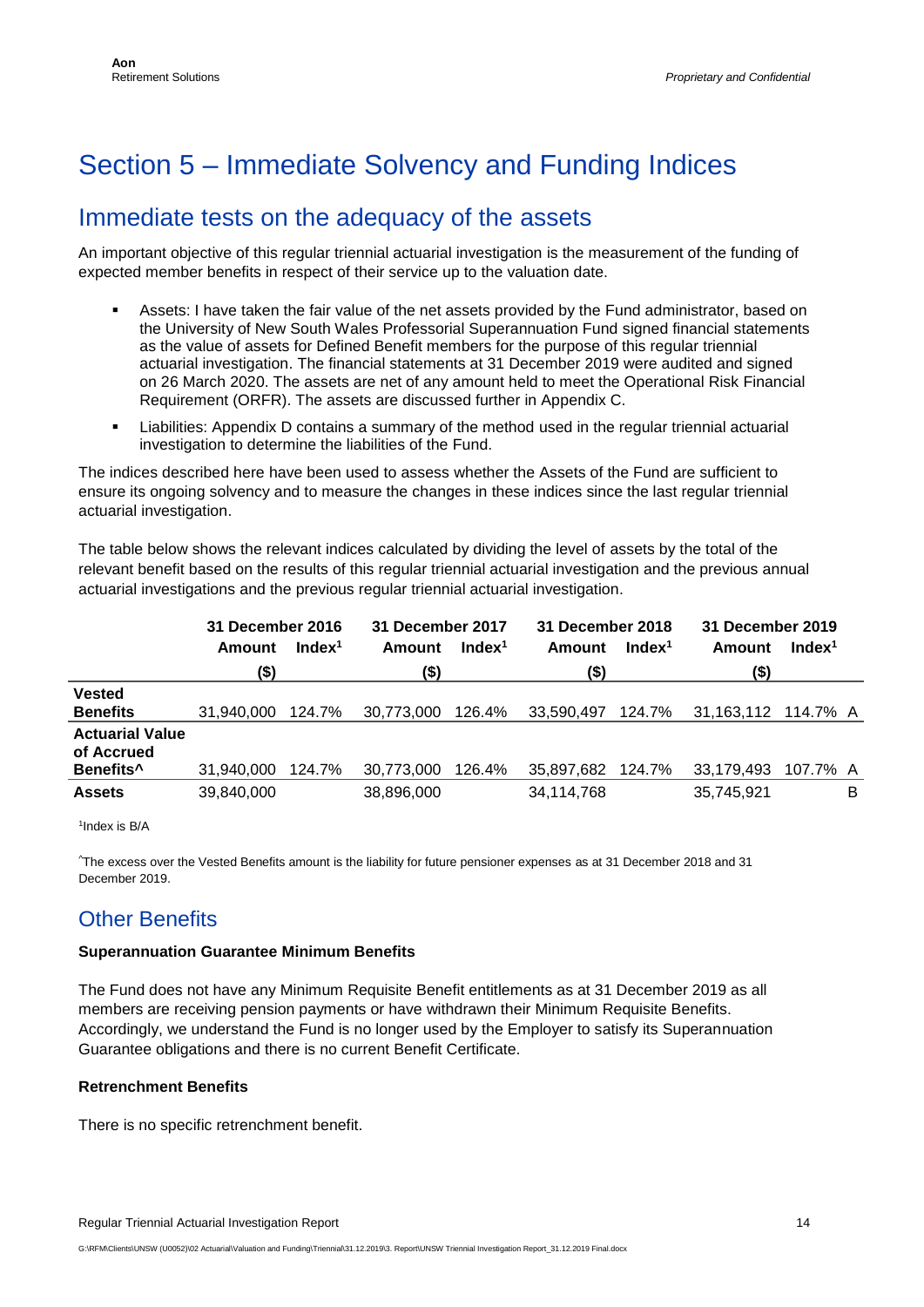#### **Termination Benefits**

In the event of termination of the Fund there are no specific benefits described under the Trust Deed. However, Clause 22 requires that members are paid by the Trustee an amount which is of equivalent value representing the interest of the member or pensioner in the Fund on winding up of the Fund for any reason. We understand that under Clause 22.2, any amount remaining in the Fund, in the event of Termination of the Fund, will be paid to the Employer.

#### Vested Benefits Index

Vested Benefits are the benefits where the members have already terminated employment and are receiving Defined Benefit pensions or are entitled to deferred benefits, the value of those pensions (ie the present value of projected pension benefits or deferred benefits) are also included.

The Vested Benefits Index provides a measure of the Fund's ability to meet its minimum obligations to all members on the valuation date.

To ensure that the Fund is in a satisfactory financial position, it is essential that the Vested Benefits Index is kept above 100%. The Vested Benefits Index was at a satisfactory level at the valuation date.

#### Shortfall Limit

In accordance with SPS 160, the Trustee has set a Shortfall Limit of 97.5%. This is the extent to which the Trustee considers the Fund can be underfunded (on the basis that assets are insufficient to meet all members' Vested Benefits) but retain a reasonable expectation of returning to a funded position within a year, solely due to a correction to temporary negative market fluctuations in the value of the Fund assets.

This Shortfall Limit is to be compared to the Vested Benefits Index ie the ratio of assets and Vested Benefit liabilities.

The Vested Benefit Index at 31 December 2019 was 114.7%. Therefore, the Fund has not fallen below the Shortfall Limit at the valuation date**.** 

I have reviewed the Shortfall Limit of 97.5% and propose that the Trustee change the Shortfall Limit to 97.0% The reason for the change is that there was an increase from 57% to 62% in the proportion of "growth oriented" assets supporting the Pensioner liabilities. The shortfall limit is determined as follows:

100% – 5% x proportion of growth-oriented assets supporting the Pensioner liabilities

As the Shortfall Limit is determined with reference to the proportion of growth-oriented assets, the Shortfall Limit will need to be recalculated if the Trustee changes the investment strategy of the assets.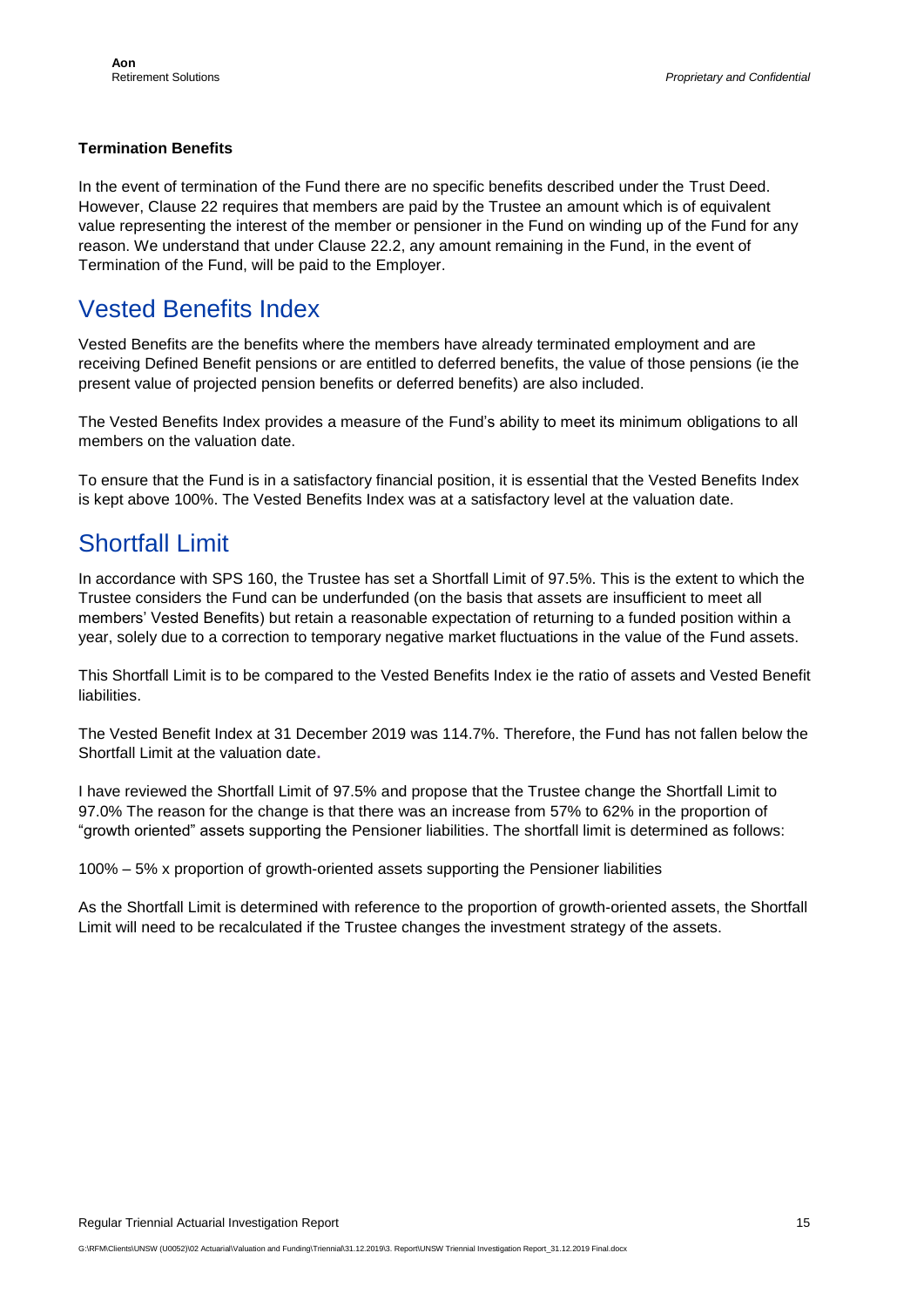### Actuarial Value of Accrued Benefits Index

The valuation results shown in Section 4 of this report disclose the Actuarial Value of Accrued Benefits, also known as the Past Service Liability. This is the same as the figure calculated for AASB1056 purposes which was calculated in accordance with the Institute of Actuaries of Australia Practice Guideline 499.06. This amount constitutes the "value of the liabilities in respect of accrued benefits" as defined in Division 9.5 of the Superannuation Industry (Supervision) (SIS) Regulations and has been calculated in accordance with Professional Standard 402 issued by the Institute of Actuaries of Australia.

The Actuarial Value of Accrued Benefits Index provides a measure of the Fund's ability to meet its benefit obligations to all members of the Fund based on membership to the valuation date. Where the members have already terminated employment and are receiving Defined Benefit pensions or are entitled to deferred benefits, the value of those pensions (ie the present value of projected pension benefits) or deferred benefits is included. This also allows for the value of future Fund expenses.

The minimum desirable range for this index is 100%-105% which allows for possible variations in asset values. The index was at an adequate level at the valuation date.

### Transferring Pensioner liability to a third party

We have not provided the value of pension benefits in the above tables on an equivalent market value basis (that is, the amount determined as being required to be paid to a third party to take on the liability) due to the difficulty of getting annuity quotations and there being no immediate requirement by the Employer or Trustee to consider this as an option.

If the Trustee decides to transfer the pension liability to a third party it is unlikely that the assets will be sufficient due to risk, expense and profit margins of the third party.

The Employer needs to be aware that buying out pension liabilities in the event of winding up the Fund would be more expensive in the open market due to the limited provider options that are currently available. As an indication, an annuity for a male age 80 could cost around 49% more than the actuarial liability value (based on annuity rates available on Challenger's website).

Also note that there are limited annuity options available in the Australian market and exact matching of the pension liabilities may not be possible. If the Trustee or Employer would like to explore this option further, we could attempt to obtain quotations from annuity providers.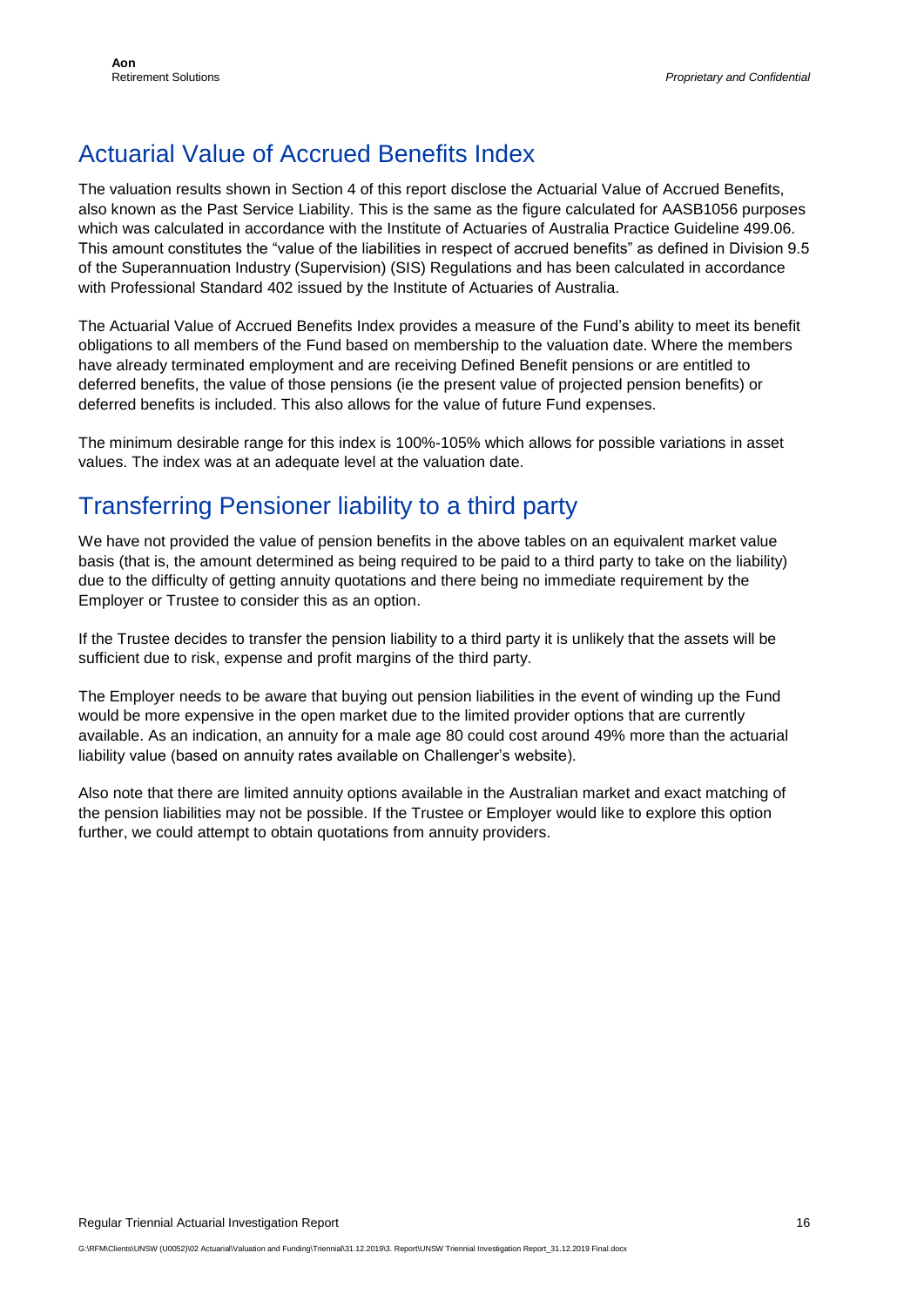# <span id="page-16-0"></span>Section 6 – Adequacy of Insurance Arrangements

Since the only remaining members of the Fund are pensioners or other members past their retirement age, insurance is not required for the Fund except for Trustee indemnity insurance.

#### Indemnity insurance

The Trust Deed provides an indemnity to the Trustee against claims which may be made against it. This is secured against the Assets of the Fund.

The Trustee has taken out trustee indemnity insurance to help protect the Trustee, its Directors and the Fund against certain liabilities, that is consistent with the size and nature of its business and industry standards. As with any insurance, the indemnity is subject to the terms and conditions of the relevant insurance policy.

#### Material issues arising from insurance

There are no material issues arising from insurance, although the Trustee should periodically review that all insurance cover remains sufficient.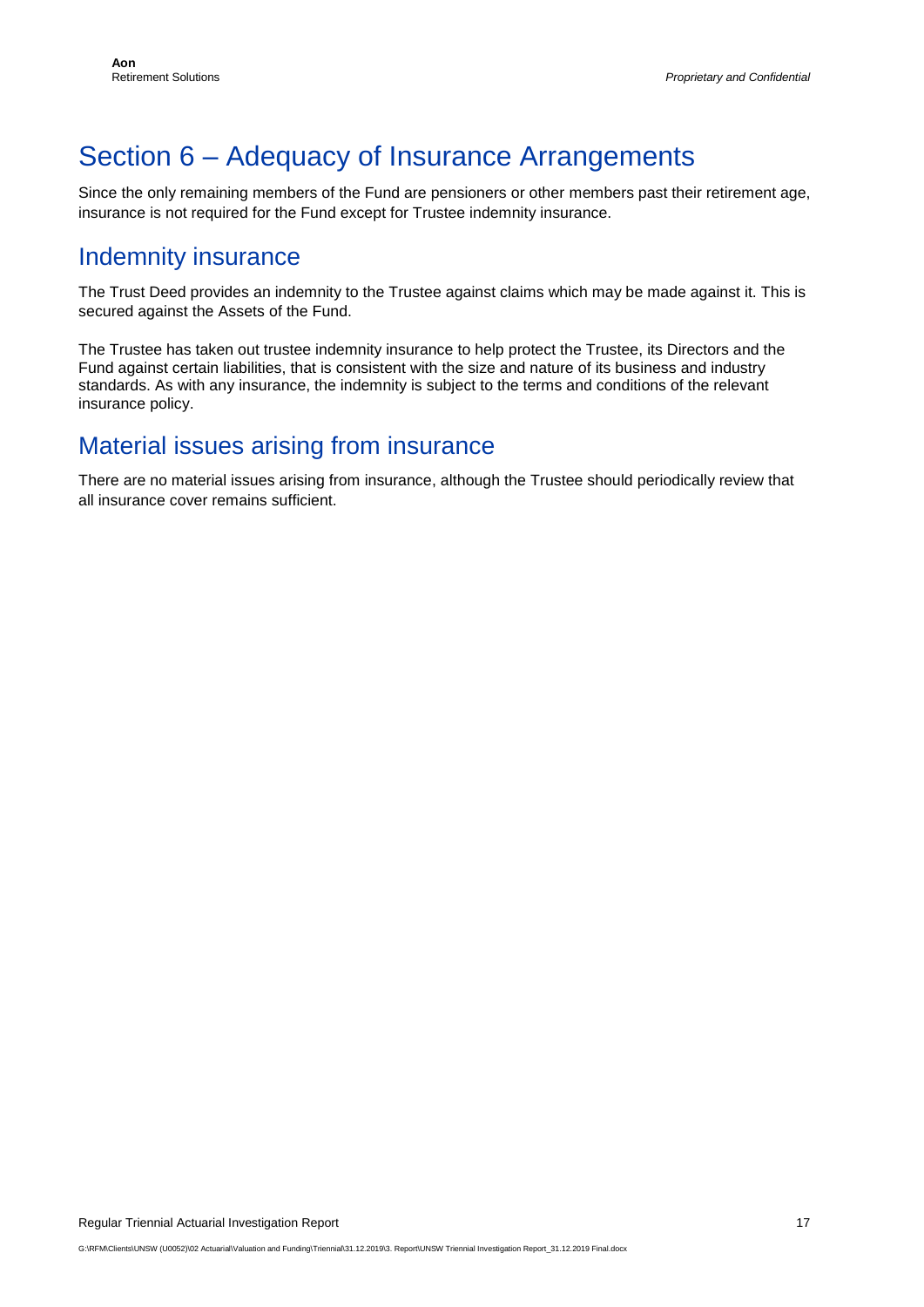# <span id="page-17-0"></span>Section 7 –Sensitivity Analysis and Projections

### Assumption variation

The values of the benefit liabilities shown in this report depend on the assumptions used to calculate them. The main assumptions relate to pension increases and the long-term investment return (net of tax and investment expenses) and pensioner mortality. Examples below provide an indication of the effect on the Actuarial Value of Accrued Benefits of changing these assumptions only. The actual investment earning rate and pension increase rate may not be constantly above or below the rates assumed in carrying out the projection of benefits and the actual results may not fall within the ranges shown in the table below:

| Assumptions (pension inflation /long-term investment<br>return) | <b>Actuarial Value of Accrued</b><br>Benefits as at 31 December 2019 |
|-----------------------------------------------------------------|----------------------------------------------------------------------|
|                                                                 | $($ \$)                                                              |
| Last valuation $(3.0\% \text{ pa}/5.7\% \text{ pa})^*$          | 33,583,380                                                           |
| This valuation (3.0% pa/5.9% pa)                                | 33,179,493                                                           |
| Pension inflation rate plus 1% pa (4.0% pa/5.9% pa)             | 35,193,394                                                           |
| Pension inflation rate minus 1% pa (2.0% pa/5.9% pa)            | 31,350,532                                                           |
| Investment return plus 1% pa (3.0% pa/6.9% pa)                  | 31,290,907                                                           |
| Investment return minus 1% pa (3.0% pa/4.9% pa)                 | 35,295,542                                                           |
| Mortality Rated up by 2 years                                   | 30,143,253                                                           |
| Mortality Rated down by 2 years                                 | 36,397,791                                                           |

\* This is based on last (2018) valuation's financial assumptions only, ie the decrement assumptions are the same as those used for this valuation.

Based on the above results, it is clear that the financial position of the Fund will vary depending on the actual experience of the Fund and particularly in relation to pensioner mortality rates, pension increases and long-term investment returns.

#### Post valuation events

The Fund has earned an average investment return of -11.2% from the date of the valuation to 22 April 2020. This is significantly lower than the rate assumed for the valuation and has resulted in a deterioration in the financial position of the Fund. I estimate that coverage of Vested Benefits has decreased from 114.7% at the valuation date to approximately 100.9% as at 22 April 2020. This has been taken into account in the recommended Employer contributions.

#### Projection of future liabilities

The graph overleaf shows the projected value of Vested Benefits and Actuarial Value of Accrued Benefits funding indices over the next 5 years. These projections have been based on pensioner liabilities, include the present value of expected future expenses in the Actuarial Value of Accrued Benefits and assume that the Employer will pay contributions in accordance with the contribution recommendation (refer to Section 9 of this report) and are based on the assumptions used to calculate past service liabilities at each of the future dates. These projections also allow for the post valuation events described above.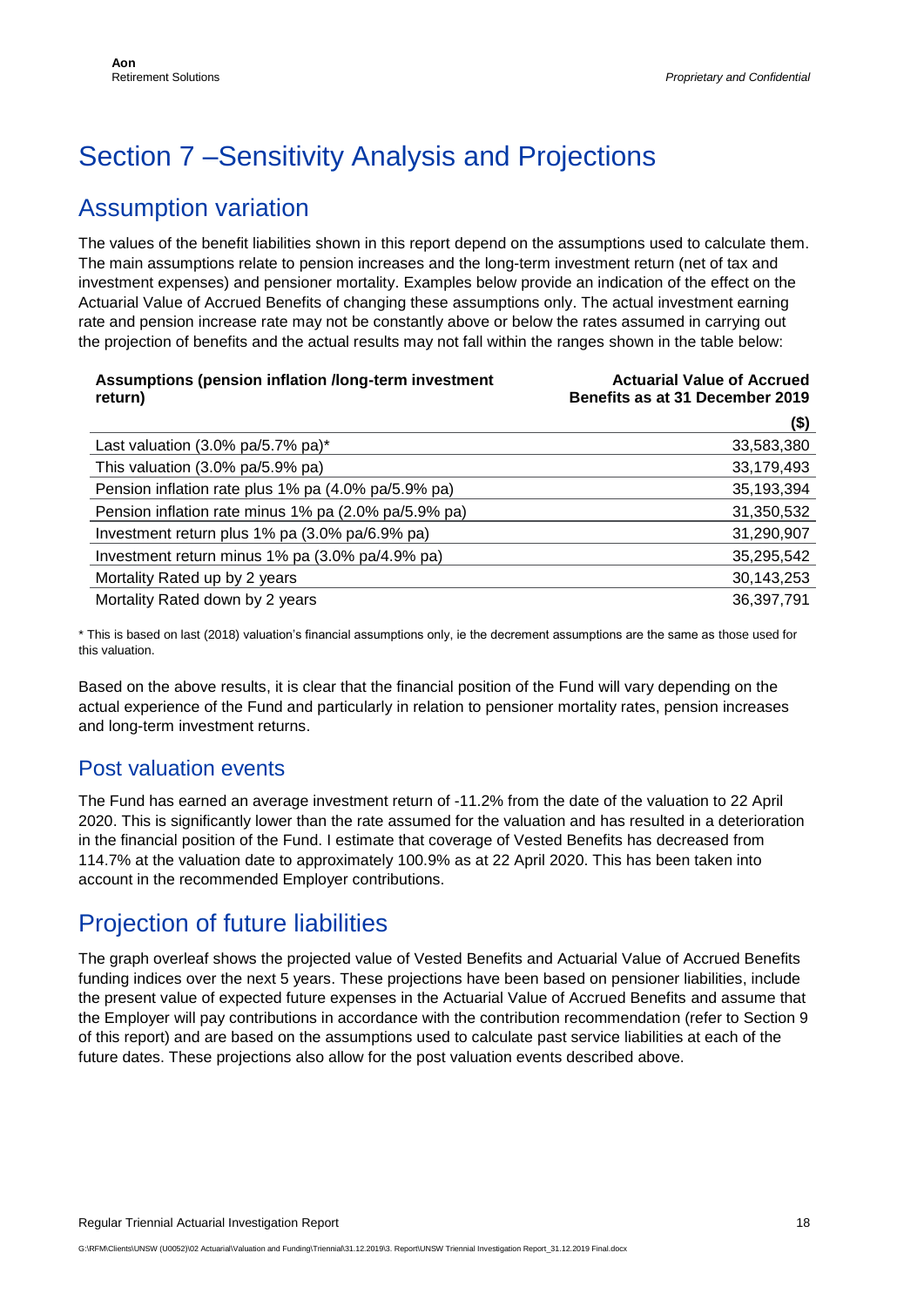

Assuming the Employer contributions are not less than the amounts which I have recommended, I expect that on the assumptions, methods and asset values adopted in the valuation, that the Assets will remain sufficient to cover the vested benefits and expenses as they fall due during the period up to 31 December 2024.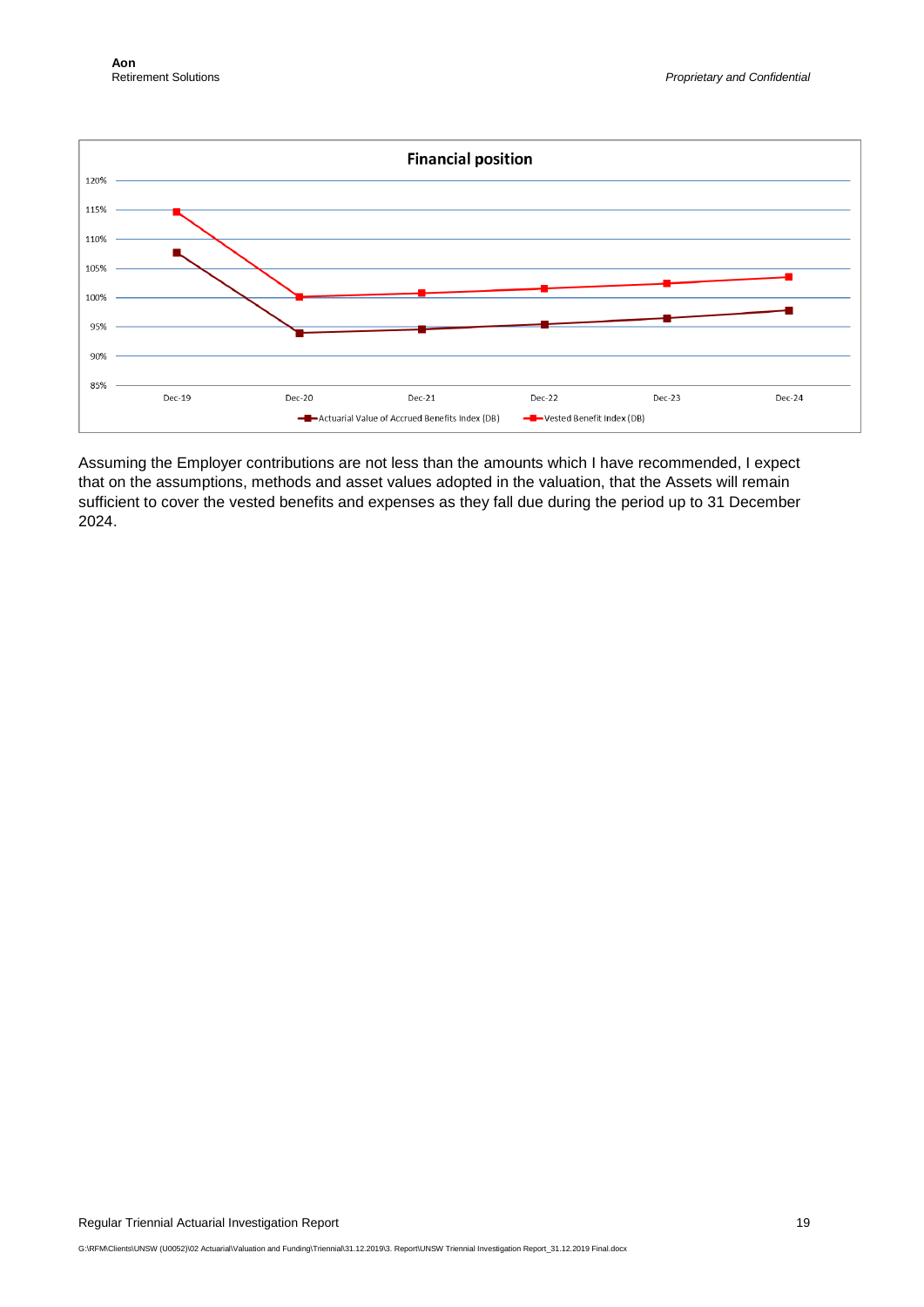# <span id="page-19-0"></span>Section 8 – Material Risks

#### Financial risk

As noted in the results of the Sensitivity Analysis (Section 7), the items that have the greatest impact on the financial position of the Fund are the differences between the assumed and the actual pensioner mortality rates (discussed further below), the assumed and the actual pension increase rate and the assumed and actual long-term investment return. Should pensions increase at a higher rate than assumed, the liabilities will be higher than expected and the assets may then be insufficient to cover members' benefits. This may then require the Employer to make larger contributions to the Fund. Similarly, if there are lower than assumed investment returns, the assets of the Fund would be reduced compared to the assets expected and may then be insufficient to cover members' benefits. This may then require larger contributions to be made by the Employer. If the Employer is willing and able to make these larger contributions and accept the volatility involved, a deterioration in the financial position can be managed.

Another strategy to mitigate these risks is to change the asset allocation on the assets to a less risky strategy (note: that this would generally increase the long-term cost to the Employer but provide lower contribution volatility).

### Employer financial viability

The future of the Fund relies on the Employer remaining a viable entity and being willing and able to pay contributions as and when needed. The Trustee should discuss the valuation report with the Employer and ensure the Employer understands the recommendations before agreeing to the contribution amounts.

#### Fund specific risks

#### Pensioners

Currently there are 76 pensioners and their average age as at 31 December 2019 is 82.6 years.

If a pensioner outlives the assumed life expectancy, this may cause the assets of the Fund to be insufficient to cover pensioners' benefits. This would then require additional contributions to be made by the Employer. The agreement by the Employer to pay contributions, mitigates this risk to an extent.

Please note that the valuation results are based on best estimate assumptions and therefore represent a "business as usual" approach. The Employer also needs to be aware that buying out these pension liabilities in the event of winding up the Fund would be more expensive in the open market due to the limited provider options that are currently available and the risk, expense and profit margins a provider requires. As an indication, an annuity for a male age 80 could cost around 49% more than the current actuarial liability value (based on annuity rates available on Challenger's website).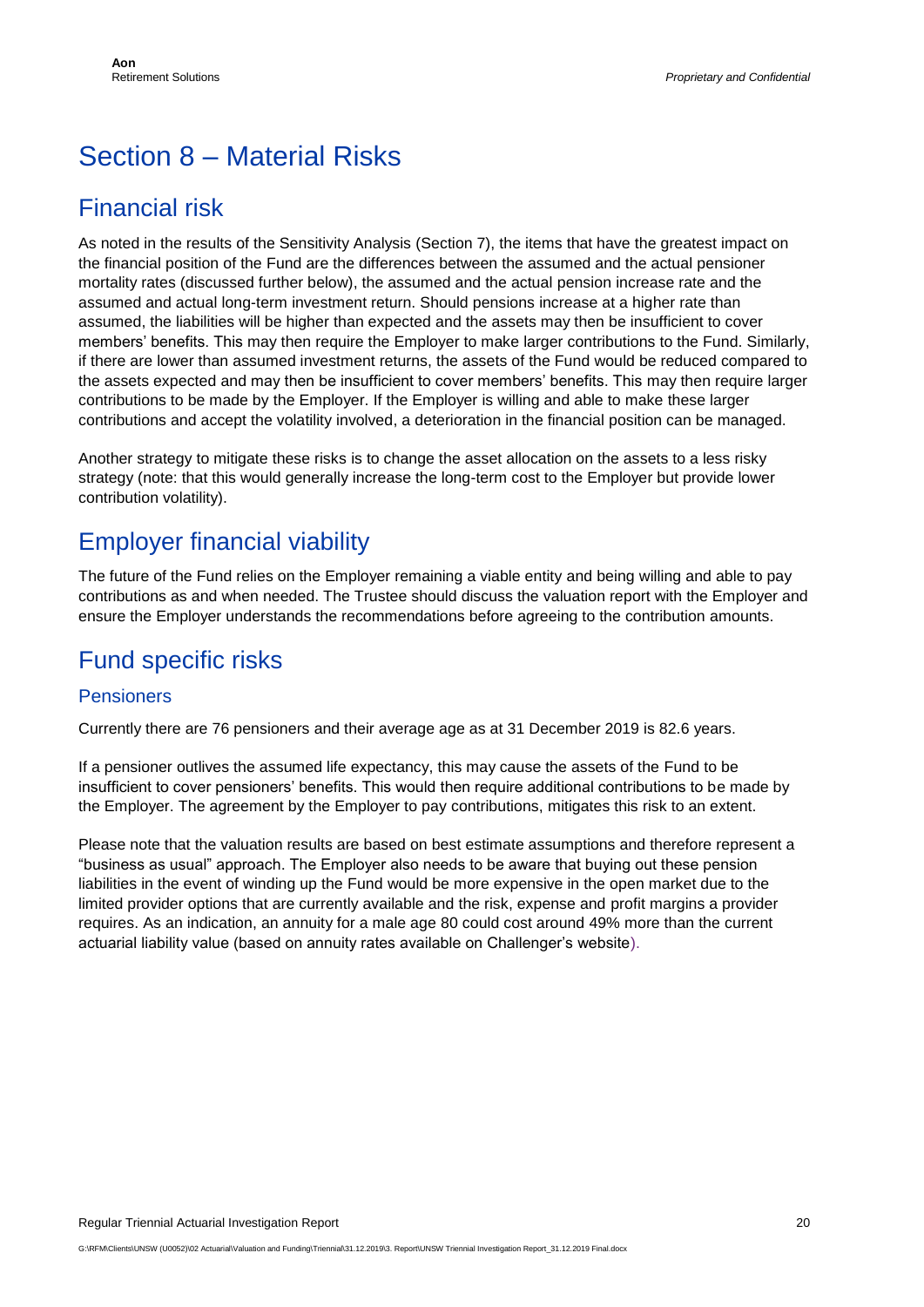### Investment policy

As mentioned above, market risk is a key driver in the financial position of the Fund. However, there are other investment risks to consider. These include:

**EXECT** Liquidity Risk - the risk that illiquid assets or large cashflows from the Fund cause the payment of benefits to be delayed or assets to be sold at reduced values to meet liability obligations.

The Trustee mitigates this risk by:

- **–** Investing in unit trusts offering daily liquidity, avoiding direct, illiquid investments;
- **–** Ensuring that the majority of invested assets, are realisable at short notice (typically one week or less), under normal market conditions; and
- **–** Maintaining a cash float of at least 3% of assets.
- Concentration Risk the risk that investments are concentrated in one particular asset class, country or manager, the poor performance of which could cause a material effect on the investment return.

The Trustee mitigates this risk by using external fund managers to provide access to a number of different asset classes, styles of investing and geographical areas.

The Trustee should periodically monitor the risks summarised in this section and seek advice or take action as may be deemed necessary.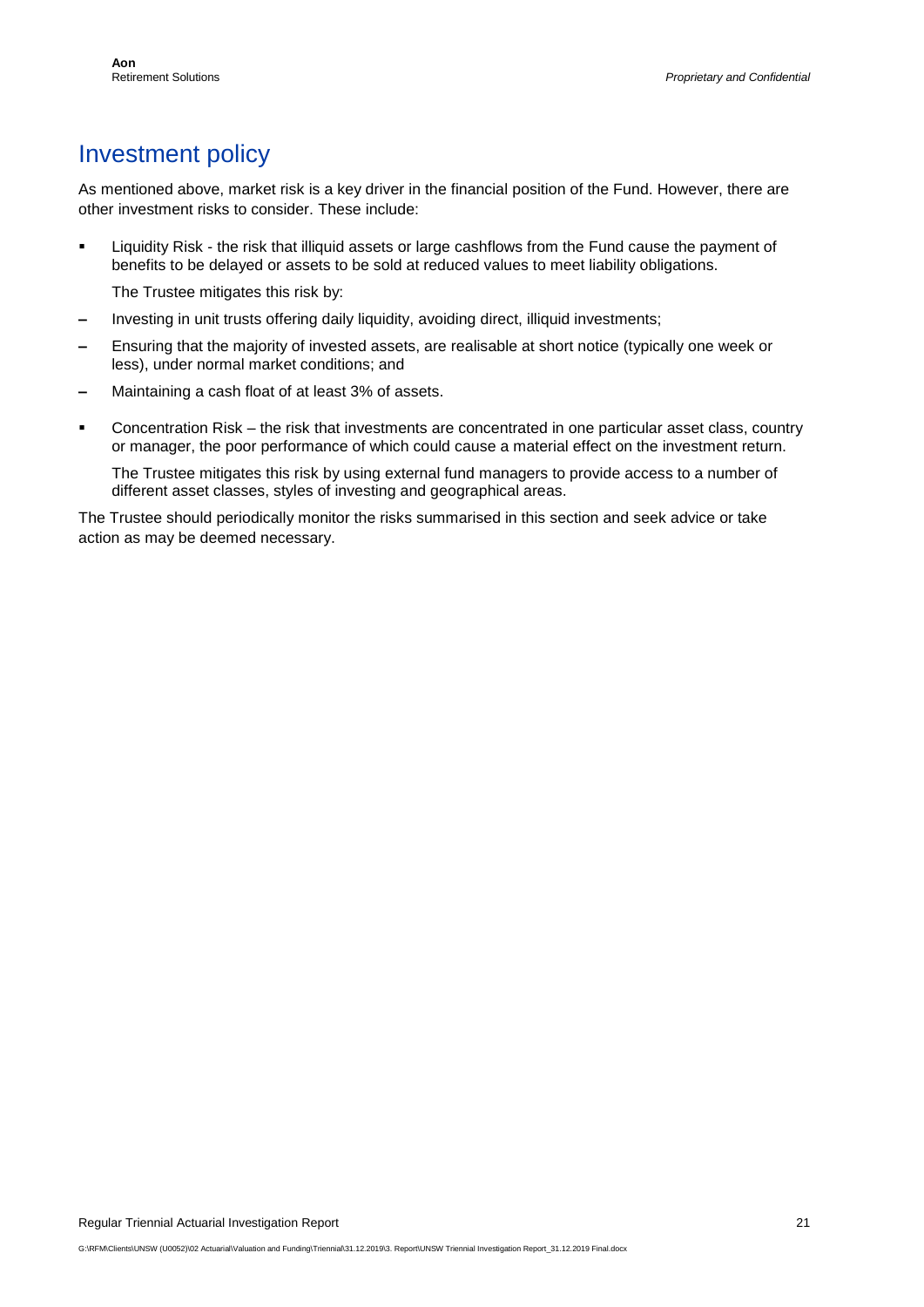# <span id="page-21-0"></span>Section 9 – Recommendations and Actuary's Summary Statement for the Purposes of SPS 160

### Recommendations

#### Future contribution recommendations

I recommend that the Employer pays contributions to the Fund as set out below to at least cover Fund expenses and this will be required whilst there are pensioners in the Fund:

0.4375 x Professorial Salary paid each quarter by 31 March, 30 June, 30 September and 31 December in each year.

The recommended contributions will need to be reviewed prior to the next regular triennial actuarial investigation due with an effective date of 31 December 2022 if there is a breach of the Shortfall Limit or an adverse material change in circumstances occurs prior to that date as advised by the Trustee or Employer.

#### Shortfall Limit recommendations

I have reviewed the Shortfall Limit of 97.5% (see Section 5) and propose that the Trustee change the Shortfall Limit to 97.0%.

#### Insurance recommendations

There is no insurance required since the only remaining members are pensioners or past normal retirement age, except for Trustee indemnity insurance. The Trustee has effected indemnity insurance to help protect the Trustee, its Directors and the Fund against certain liabilities.

Please refer to Section 6 for details.

#### Investment recommendations

In my opinion the investment strategy is appropriate to meet the term of the liabilities of the Fund. Additionally, it is able to pay the ongoing income streams of the Fund's pension members.

The Employer may prefer to have the assets invested in a less growth orientated investment in order to minimise the fluctuations of assets in volatile investment markets. This may increase the long-term costs of running the Fund but will reduce fluctuations in the contributions in the short-term. If required, we can consider the financial impact of such a change.

The levels of liquidity available to the Fund are adequate to meet any of its short-term liquidity requirements**,** particularly pensions via contributions from the Employer and/or sale of the Fund's Assets**.**

#### Crediting rate recommendations

I have reviewed the crediting rate policy for the Fund and confirm that, in my view, it remains appropriate and should be maintained. For more information refer to Appendix C.

#### Monitoring recommendations

I have reviewed the current practice of carrying out the actuarial investigation on an annual basis and confirm that, in my view, it remains appropriate given the Australian Prudential Regulation Authority's (APRA's) requirements for Funds that pay pensions.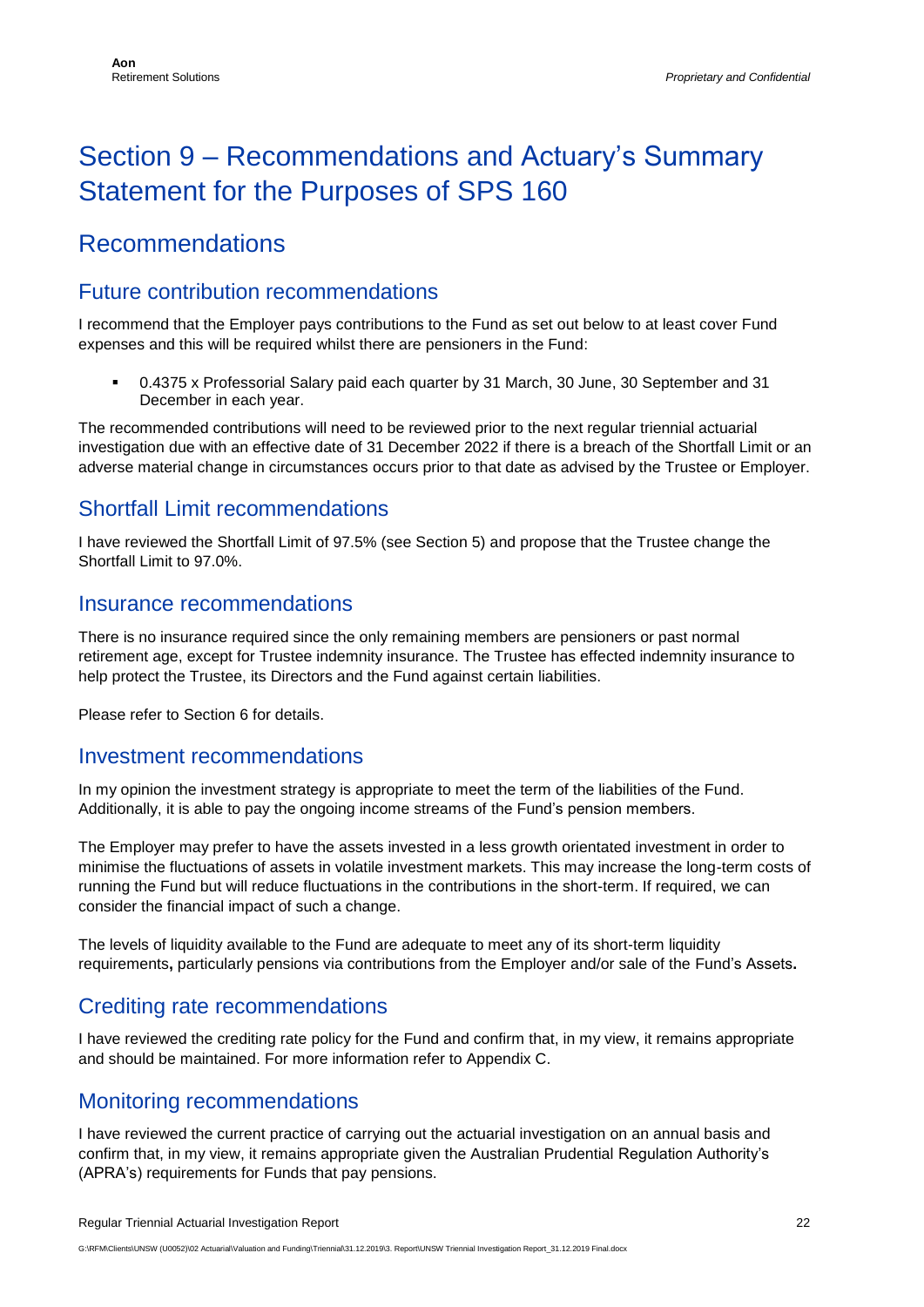### **Disclaimer**

The calculations provided in this report are based on a number of assumptions. The assumptions used are best estimates only and may not be borne out in practice. It is therefore important to review the calculation in the light of actual experience and obtain regular updates.

### Actuary's Statement for the Purposes of SPS 160

I have conducted a regular triennial actuarial investigation of the University of New South Wales Professorial Superannuation Fund (the Fund) as at 31 December 2019 covering the three-year period to that date. In my opinion:

- 1) As at 31 December 2019, the fair value of the net Assets of the Fund for pensioner members, based on audited accounts for the Fund, was \$35,745,921 and this is the value of assets used to determine the Employer contributions with an allowance for investment returns for the period from 31 December 2019 to 22 April 2020.
- 2) The value of the Assets of the Fund was adequate to meet the value of liabilities of the Fund in respect of the Actuarial Value of Accrued Benefits of \$33,179,493 as at 31 December 2019. The Actuarial Value of Accrued Benefits of Defined Benefit members as at 31 December 2019 for the purposes of Australian Accounting Standard AASB1056 was \$33,179,493 which was calculated in accordance with Practice Guideline 499.06. The relevant value of Defined Benefit related assets for AASB 1056 was \$35,745,921.
- 3) The investigation disclosed the Fund was in a satisfactory financial position as at 31 December 2019. The Fund's financial condition has not fallen below the Shortfall Limit set by the Trustee at the valuation date.
- 4) The Fund has a liability in respect of current pensioners. The present value of their future payments has been included in all benefit calculations. The assets including future contributions are sufficient to provide for the risk of longevity. Should the Fund be in an unsatisfactory financial position, the benefits of pension members will continue to be paid and the Employer will be required to increase contributions in order that the security of members' benefits will not be jeopardised. Any other member who has postponed retirement or deferred receipt of a benefit remains a member under the Rules and any relevant liability is included. Note that the assets supporting the pension liabilities are not segregated from the rest of the Fund Assets.

There is also a high degree of probability that the 76 pensions currently in payment will be able to be paid as required under the Fund's governing rules. This statement has been made considering the Fund's earnings and contributions from the date of the regular triennial actuarial investigation to 22 April 2020. This statement is made in accordance with Superannuation Prudential Standard (SPS) 160, SIS Regulation 9.31(1) and Professional Standard 410 issued by the Institute of Actuaries of Australia.

5) I have recommended contributions to ensure that the assets will continue to be adequate to meet the liabilities of the Fund as they fall due and I expect the Fund to remain in a satisfactory financial position as defined in the SIS Regulations.

Saffran Sweeney

Saffron Sweeney Fellow of the Institute of Actuaries of Australia Aon Hewitt Limited 27 April 2020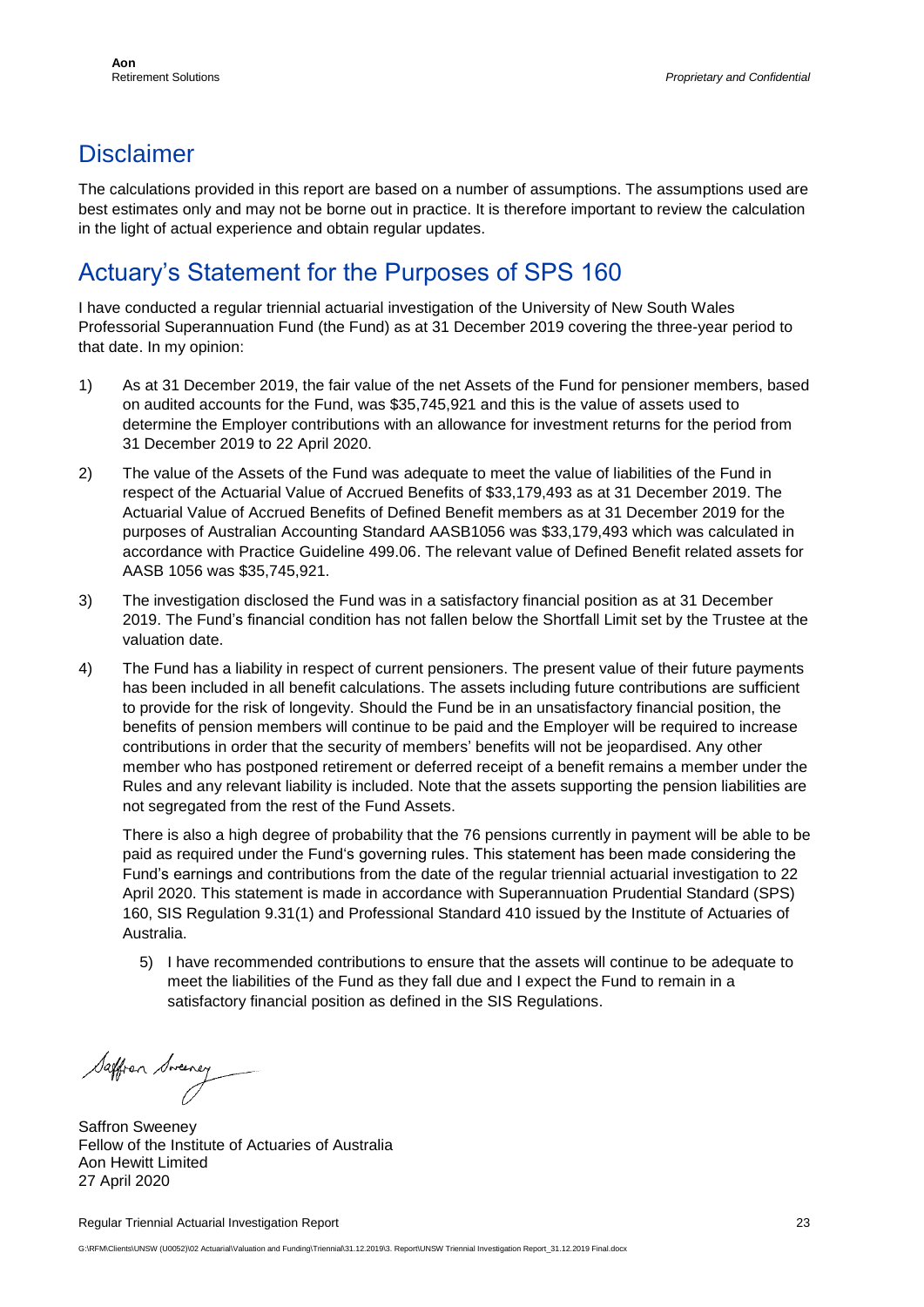# <span id="page-23-0"></span>Appendix A – Summary of Fund Rules

#### Fund structure

The Fund is a Defined Benefit fund and is constituted by a Trust Deed originally dated 1 July 1995. Since the last regular triennial actuarial investigation of the Fund as at 31 December 2016 the Deed has not been amended.

The Fund is a complying fund for the purposes of the Superannuation Industry (Supervision) Act 1993. This results in the Fund being taxed at the favourable rate of 15% on income net of allowable deductions.

#### Annual Review Date

31 December

#### **Definitions**

#### Normal Retirement Date (NRA)

Age 60 to 65 at Member's nomination on joining the Fund or at least 3 months' prior to retirement (in writing to the Trustee).

#### Service

Number of years and compete months whilst in the service of the University of New South Wales whilst holding the appointment as a professor (unpaid leave of absence not counted)

#### Member's Additional Contribution Account

This is the accumulation with earnings of any contributions made by the Member in accordance with Schedule 1 (Contribution and Benefit Rules) and 2 (Contributory Pension Rules: covering Sub-Categories B1, B2 and B3) of the Trust Deed and any contributions by a Member who is contributing to the Surviving Spouses' Pension Contribution Account.

#### Additional Contribution Pension (ACP)

For Sub-Category B1 Members electing to receive additional pension, they contribute at the rate of 2.75% of Professorial Salary for ages between 45 and 50, increasing by 0.25% for every age above 50 to a maximum of 5% from age 59 onwards.

Their additional Benefit on or after NRA with more than five years' service is equal to an additional pension of 5% of Professorial Salary.

For Sub-Category B2 Members electing to receive additional pension, they contribute at the rate of 3% of Professorial Salary.

Their additional Benefit on or after NRA with more than five years' service is equal to an additional pension of 3% of Professorial Salary.

For Sub-Category B3 Members electing to receive additional pension, they contribute at the rate of 2.75% of Professorial Salary.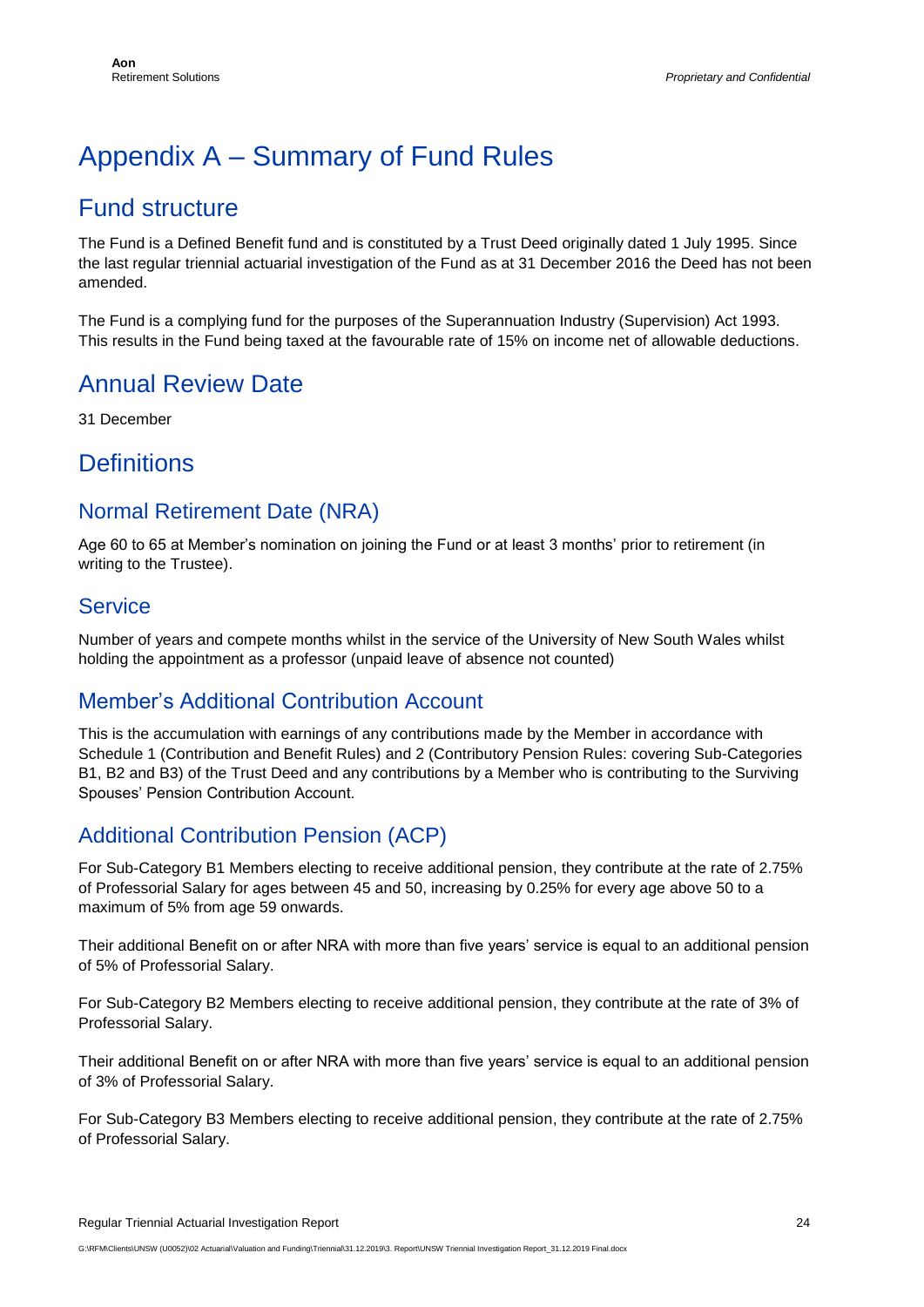Their additional Benefit on or after NRA with more than five years' service is equal to an additional pension of 5% of Professorial Salary.

If contributions are made as per the above categories, in the event of the retirement or withdrawal of the Member prior to NRA or with less than five years' service, the Member will not be entitled to any additional pension and the benefit will be equal to the return of the Member's contributions with earnings. However, the Member in these circumstances may elect to contribute an additional amount equivalent to the contributions that would have been made had they remained in the Fund until their NRA and they will be entitled to the above benefit. On the death of the Member prior to NRA the benefit payable will be equal to the return of the Member's contributions with earnings.

#### Surviving Spouses' Pension Contribution Account

Contributions may be made by the Member, at various rates depending on the Member's age and the level of spouse pension selected, to specify the pension a Spouse is to receive after the Member pensioner's death, expressed as a whole percentage from a minimum of 1% up to a maximum of 20% of the Professorial Salary.

The Member's rate of contribution is specified in Schedule 4 (Surviving Spouses Pension Rules) of the Trust Deed. The benefit payable on the withdrawal of the Member prior to NRA, or on the death of the spouse before the Member, will be equal to the return of the Member's contributions with earnings.

### **Contributions**

#### Employer

Amount required to be paid by the Actuary, if any.

#### **Benefits**

#### Type of Pension

A pension is payable if the Member has paid the required contributions, otherwise a lump sum benefit is payable. All remaining members have paid the required contributions.

The pensions are defined benefit pensions payable for life. The tax-sourced pension is determined as a percentage of Professorial Salary per annum, where the percentage is:

20% +

minimum (1% x maximum (Service – 5, 0), 25%) +

5% (for Sub-Category B1 or B3 members who were between ages 55 and 60 with at least 10 years of Service and the Member had paid the amount required to meet contributions required to age 60)) +

3% (for Sub-Category B2 members who were between ages 55 and 60 with at least 10 years of Service and the Member had paid the amount required to meet contributions required to age 60))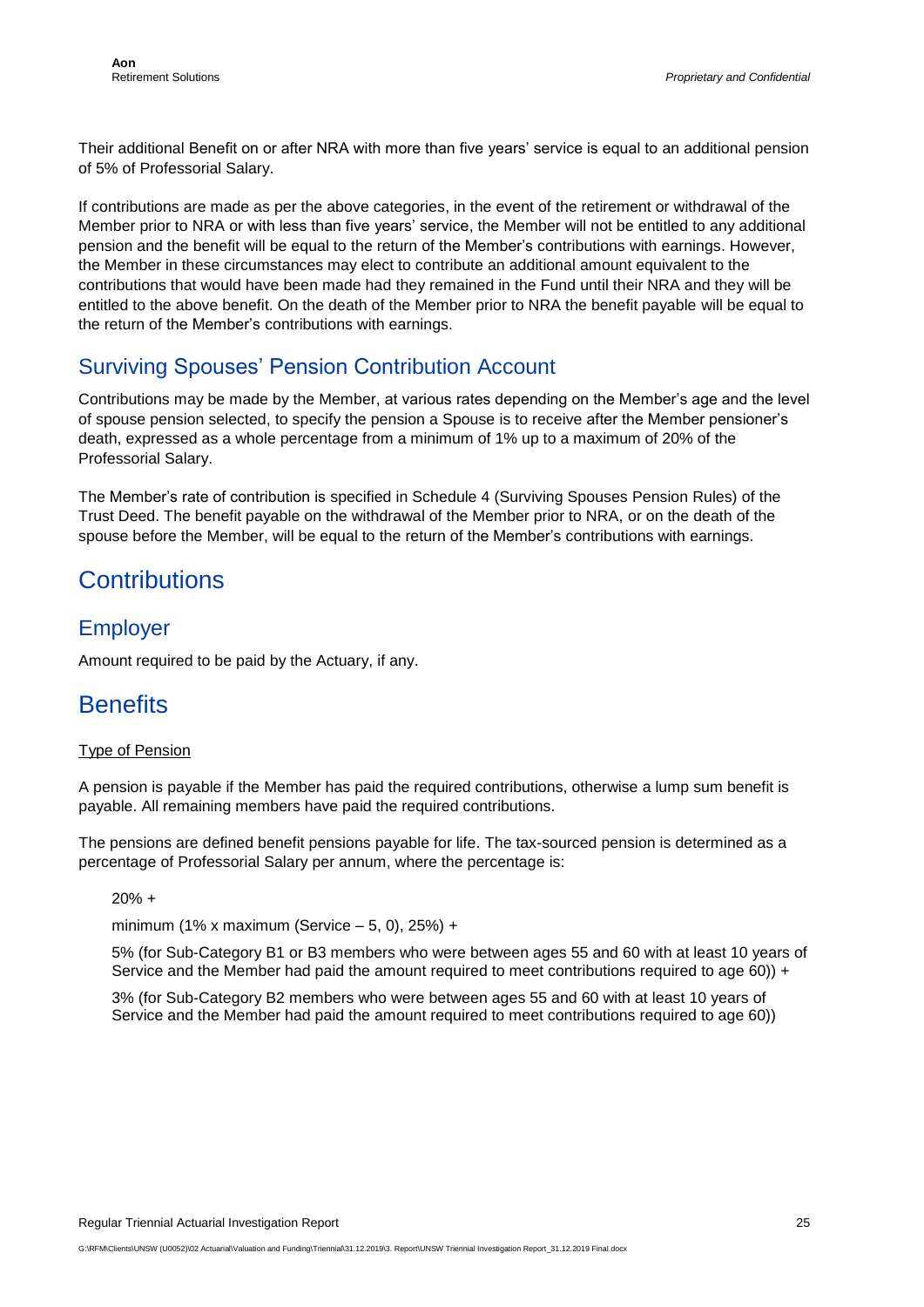#### Guarantee Period/Benefit on Death

Where a member was entitled to a pension the pension is guaranteed to be paid for a period of 5 years post the death of the Pensioner if the Member dies within 5 years of retirement from Service.

There is a guarantee on pension payments if the member had elected to take their lump sum benefit as a pension they had an option\*, in the event of the death of the member and the member's spouse, if applicable. A commutation factor applies based on the remaining period of term certain in whole years (see table below). After the guarantee period's worth of pension payments have been made and the member and spouse, if applicable, have deceased, the pension shall cease.

| Remaining period of term certain in whole years | <b>Commutation Factor</b> |
|-------------------------------------------------|---------------------------|
|                                                 | 0.985                     |
| ົ                                               | 1.942                     |
| 3                                               | 2.871                     |
| 4                                               | 3.772                     |
| 5                                               | 4.648                     |
| 6                                               | 5.498                     |
|                                                 | 6.323                     |
| 8                                               | 7.124                     |
| 9                                               | 7.902                     |
| 10                                              | 8.657                     |

\* members had the option of no guarantee, five year guarantee and ten year guarantee where the lump sum amount they were entitled to was converted to a pension.

#### Pension Payments

Pensions are payable in equal fortnightly instalments in arrears.

#### Pension Increases

The increase in Professorial Salary and pension indexation are based on the Public Sector Average Weekly Ordinary Time Earnings (AWOTE) (at the previous November) at 31 January each year or the increase specified in the Enterprise Bargaining Agreement (EBA) if it is higher. A summary of increases that have been made to the Professorial Salary on which the pensions are based over the inter-valuation period are found in the table below.

| Date       | Professorial<br>Salary (greater of | A) Indexed<br>Professorial | <b>AWOTE</b><br><b>Indexation</b> | B) EBA<br><b>Salary</b> | <b>EBA</b><br><b>Indexation</b> |
|------------|------------------------------------|----------------------------|-----------------------------------|-------------------------|---------------------------------|
|            | A and B)                           | <b>Salary</b>              |                                   |                         |                                 |
| 1/01/2016  | 180,437                            | 175,145                    |                                   | 180,437                 |                                 |
| 31/01/2016 | 180,437                            | 178,525                    | 1.93%                             | 180,437                 |                                 |
| 1/07/2016  | 183, 144                           | 178,525                    |                                   | 183, 144                | 1.50%                           |
| 1/01/2017  | 183,144                            | 178,525                    |                                   | 183, 144                |                                 |
| 13/01/2017 | 185,891                            | 178,525                    |                                   | 185,891                 | 1.50%                           |
| 31/01/2017 | 185,891                            | 184,470                    | 3.33%                             | 185,891                 |                                 |
| 14/07/2017 | 188,679                            | 184,470                    |                                   | 188,679                 | 1.50%                           |
| 1/01/2018  | 188,679                            | 184,470                    |                                   | 188,679                 |                                 |
| 12/01/2018 | 191,509                            | 184,470                    |                                   | 191,509                 | 1.50%                           |
| 31/01/2018 | 191,509                            | 189,562                    | 2.76%                             | 191,509                 |                                 |
| 5/10/2018  | 195,339                            | 189,562                    |                                   | 195,339                 | 2.00%                           |
| 1/01/2019  | 195,339                            | 189,562                    |                                   | 195,339                 |                                 |
| 31/01/2019 | 195,665                            | 195,665                    | 3.22%                             | 195,339                 |                                 |
| 1/07/2019  | 199,246                            | 195,665                    |                                   | 199,246                 | 2.00%                           |
| 1/01/2020  | 199,246                            | 195,665                    |                                   | 199,246                 |                                 |

Regular Triennial Actuarial Investigation Report 26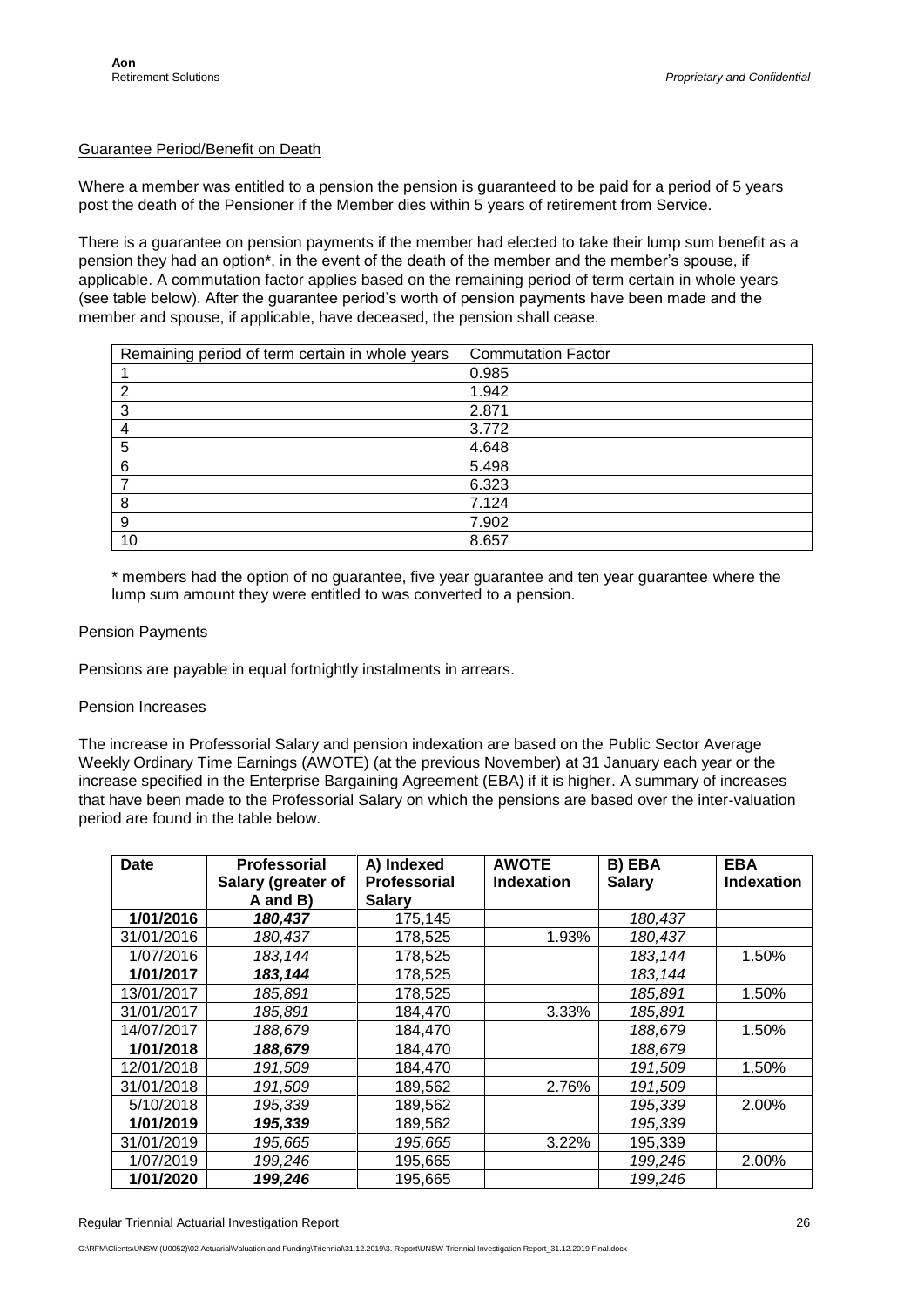# <span id="page-26-0"></span>Appendix B – Membership

#### Membership characteristics as at 31 December 2019

The main characteristics of the Fund's Pension membership at the valuation date are summarised in the following table. For comparison, figures for the previous valuation date (31 December 2016) are shown for comparison:

| <b>Pensioners</b>                                | 31 December 2016 | <b>31 December 2019</b> |
|--------------------------------------------------|------------------|-------------------------|
| Number of pensioners                             |                  |                         |
| Pensioners<br>$\bullet$                          | 78               | 60                      |
| Widows<br>$\bullet$                              | 13               | 16                      |
| Deferred<br>$\bullet$                            | 2                | 2                       |
| Average age (years)                              |                  |                         |
| Pensioners<br>$\bullet$                          | 81.0             | 82.0                    |
| Widows<br>$\bullet$                              | 83.0             | 84.6                    |
| <b>Deferred Pensioners</b><br>$\bullet$          | 71.5             | 74.5                    |
| Total annual pension,<br>including deferred (\$) | 4,230,385        | 3,923,813               |

The Professorial Salary as at 1 January 2020 was \$199,246 per annum.

### Quality of data

Member data was received electronically and was in good order for the purposes of preparing this Report. Individual membership data as well as asset information was reconciled to the last regular triennial actuarial investigation data.

We have relied on the audited and signed asset information provided by the Fund administrator as at 31 December 2019.

#### Administration

No significant variations were detected between the method of calculation of benefits on the administration system and our calculations. The data received was adequate and appropriate for the purposes of the regular triennial actuarial investigation. Data checking included checking pension payments and indexation.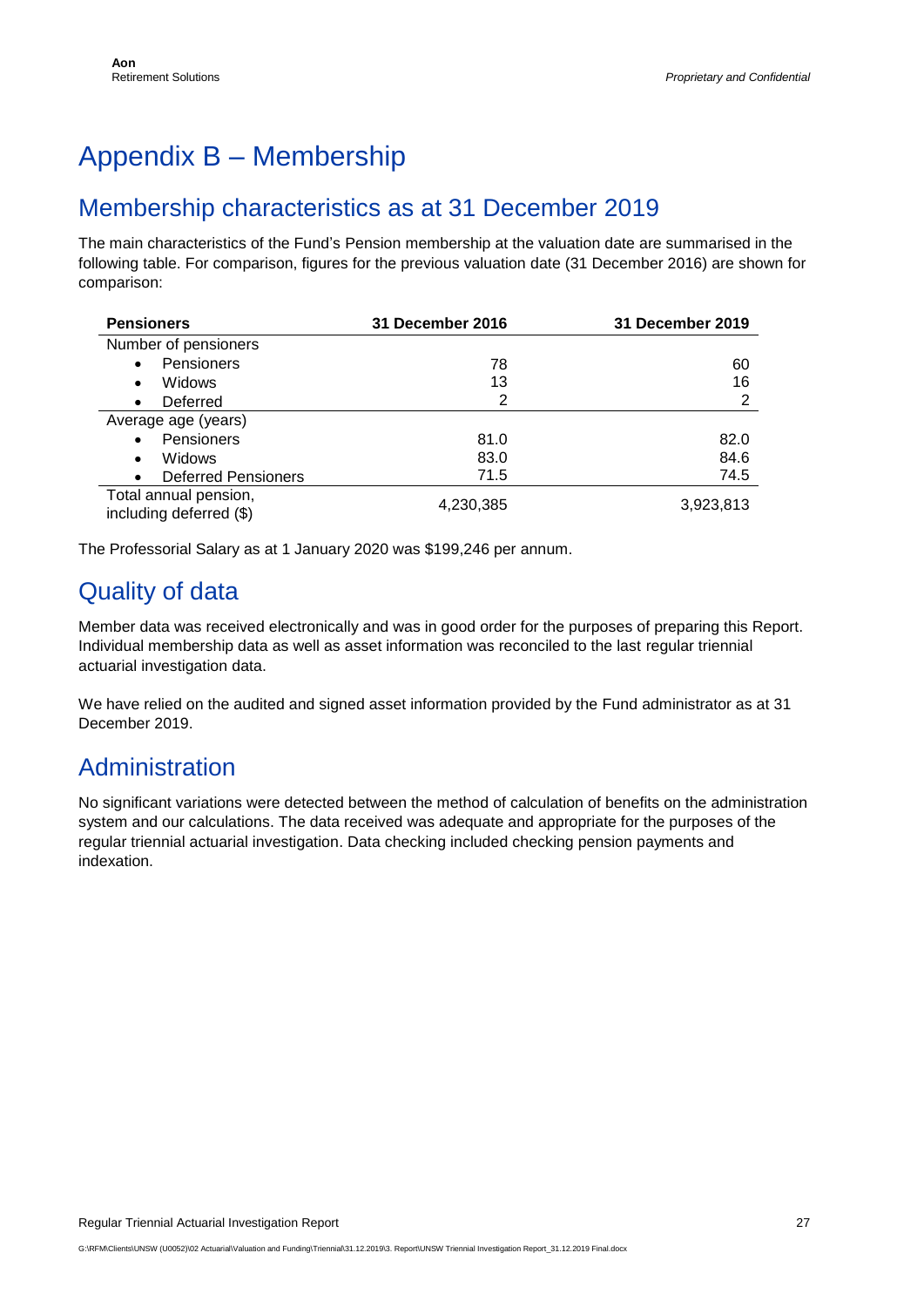# <span id="page-27-0"></span>Appendix C – Accounts and Summary of Assets

#### **Accounts**

The following is a summary of the Financial Accounts provided by the Fund administrator for the regular triennial actuarial investigation period 31 December 2016 to 31 December 2019. The final accounts of the University of New South Wales Professorial Superannuation Fund for 31 December 2019 have received audit clearance and were signed on 27 March 2020.

|                                              | 1 January 2017   | 1 January 2018   | 1 January 2018          | 1 January 2017   |
|----------------------------------------------|------------------|------------------|-------------------------|------------------|
|                                              | to               | to               | to                      | To               |
|                                              | 31 December 2017 | 31 December 2018 | <b>31 December 2019</b> | 31 December 2019 |
|                                              | $($ \$)          | $($ \$)          | $($ \$)                 | $($ \$)          |
| <b>Fund Assets at start of</b><br>period (A) | 39,832,109       | 38,896,087       | 34,114,768              | 39,832,109       |
| <b>Plus</b>                                  |                  |                  |                         |                  |
| Member contributions                         | $\mathbf 0$      | 0                | $\overline{0}$          | 0                |
| <b>Employer contributions</b>                | 0                | 0                | 348,681                 | 348,681          |
| Rollovers/transfers in                       | 0                | 0                | 0                       | 0                |
| Investment income<br>(including capital      |                  |                  |                         |                  |
| appreciation/depreciation)                   | 3,610,603        | (24, 766)        | 5,340,559               | 8,926,396        |
| Sundry income                                | 0                | 0                | 0                       | 0                |
| <b>Less</b>                                  |                  |                  |                         |                  |
| Group Life premiums (net<br>of rebates)      | 0                | 0                | 0                       | 0                |
| Benefits (net of insurance<br>recoveries)    | 4,427,549        | 4,452,520        | 3,958,415               | 12,838,484       |
| Transfers out to other<br>funds              | $\mathbf 0$      | 0                | 0                       | 0                |
| Administration and other<br>charges          | 287,699          | 302,358          | 285,764                 | 875,821          |
| Income tax                                   | (162, 354)       | 310              | (192, 511)              | (354,555)        |
| Other taxes                                  | 0                | 0                | 0                       | $\Omega$         |
| Net change in ORFR                           | (6, 269)         | 1,366            | 6,419                   | 1,516            |
| Fund Assets at end of<br>period              | 38,896,087       | 34,114,767       | 35,745,921              | 35,745,921       |

The assets above back pension liabilities and therefore receive favourable tax treatment (i.e. assets investment return is tax free).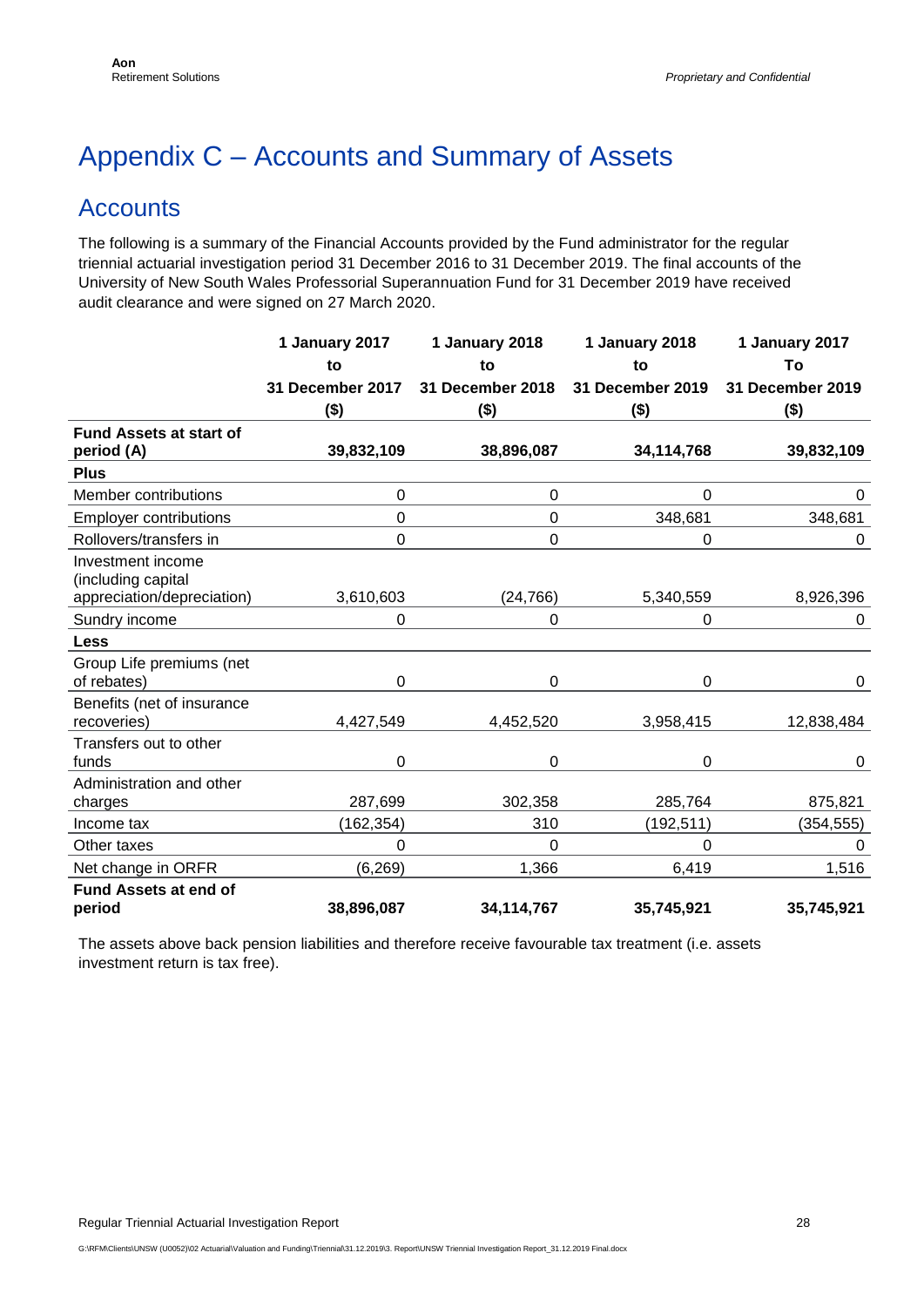### Summary of assets

A breakdown of the Defined Benefit assets) at 31 December 2019 is as follows:

| <b>By Asset Class</b>                 |       | 31 December 2016 31 December 2019 |
|---------------------------------------|-------|-----------------------------------|
| (based on benchmark asset allocation) | (%)   | (%)                               |
| <b>Australian Shares</b>              | 34.0  | 35.5                              |
| <b>International Shares</b>           | 23.0  | 26.2                              |
| <b>Australian Fixed Interest</b>      | 39.0  | 35.0                              |
| Cash                                  | 4.0   | 3.3                               |
| <b>Total</b>                          | 100.0 | 100.0                             |

#### Crediting rate policy

The Fund credits the actual return on the investments after investment related expenses to members' accounts\* via a crediting rate mechanism. This method of crediting interest is appropriate as members receive interest on their accounts in accordance with what the Fund has earned and there are no crosssubsidisations. Investment earnings credited to members can be positive or negative.

The Fund return for the period was:

| Year to<br><b>30 December 2017</b> | Year to<br><b>30 December 2018</b> | <b>Year to</b><br><b>30 December 2019</b> | 3 Years to<br>30 December 2019 |
|------------------------------------|------------------------------------|-------------------------------------------|--------------------------------|
| (pa)                               | (pa)                               | (pa)                                      | (% pa)                         |
| 9.78%                              | $-0.78\%$                          | 17.05%                                    | 8.43%                          |

\*there are two accounts where the crediting rate is applied: Members' Additional Contribution Account and Surviving Spouses' Pension Contribution Account.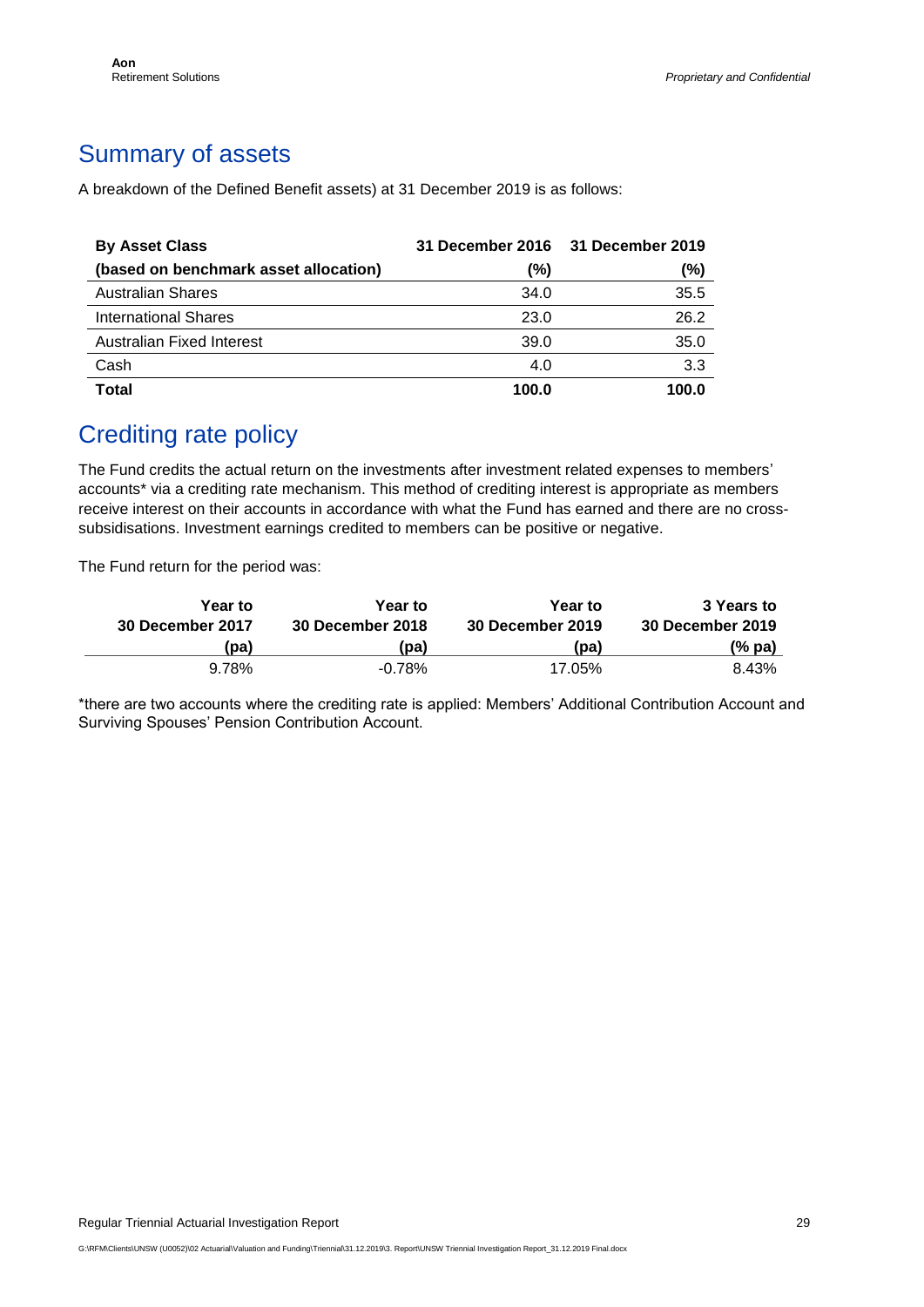# <span id="page-29-0"></span>Appendix D – Funding Method

There have been no changes to the funding method, apart from including the present value of expected future expenses in the Actuarial Value of Accrued Benefits, and the method of attributing benefits to past membership since the last regular triennial actuarial investigation as at 31 December 2016.

### Funding method

The funding method is the manner in which the Employer's recommended contributions are determined. In this regular annual actuarial investigation, the value is determined as the present value of expected future cashflows (which are expected future pension payments and expected future expenses).

#### Summary of method of attributing benefits to past membership

All benefits and expenses relate to past membership.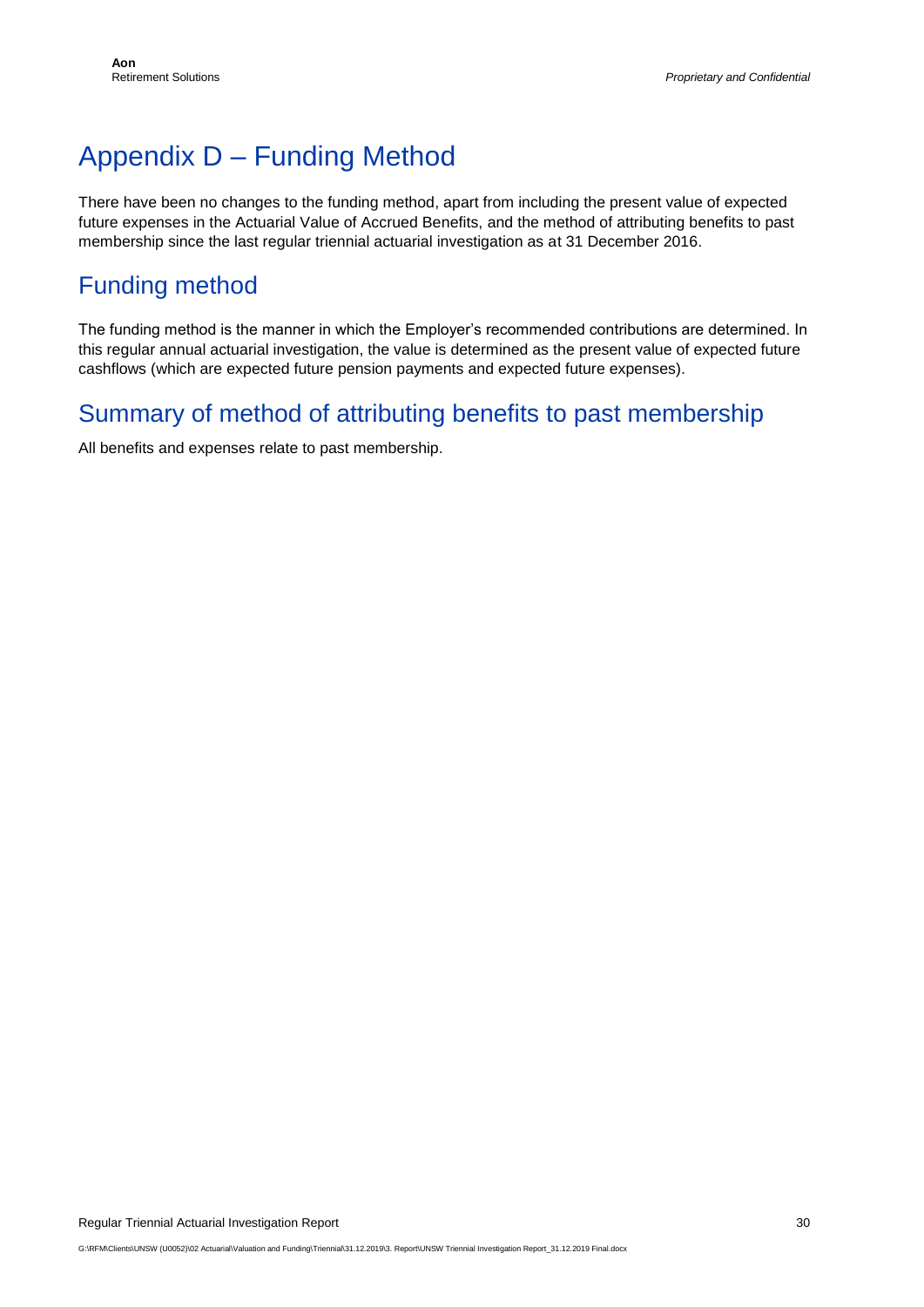# Contact Information

#### **Saffron Sweeney**

Principal, Actuary Aon Hewitt Limited Retirement Solutions +61 2 9253 7790 [saffron.sweeney@aon.com](mailto:saffron.sweeney@aon.com)

#### **Aon Hewitt Limited**

ABN 48 002 288 646 AFSL No 236667 Level 33 201 Kent Street Sydney NSW 2000 Australia